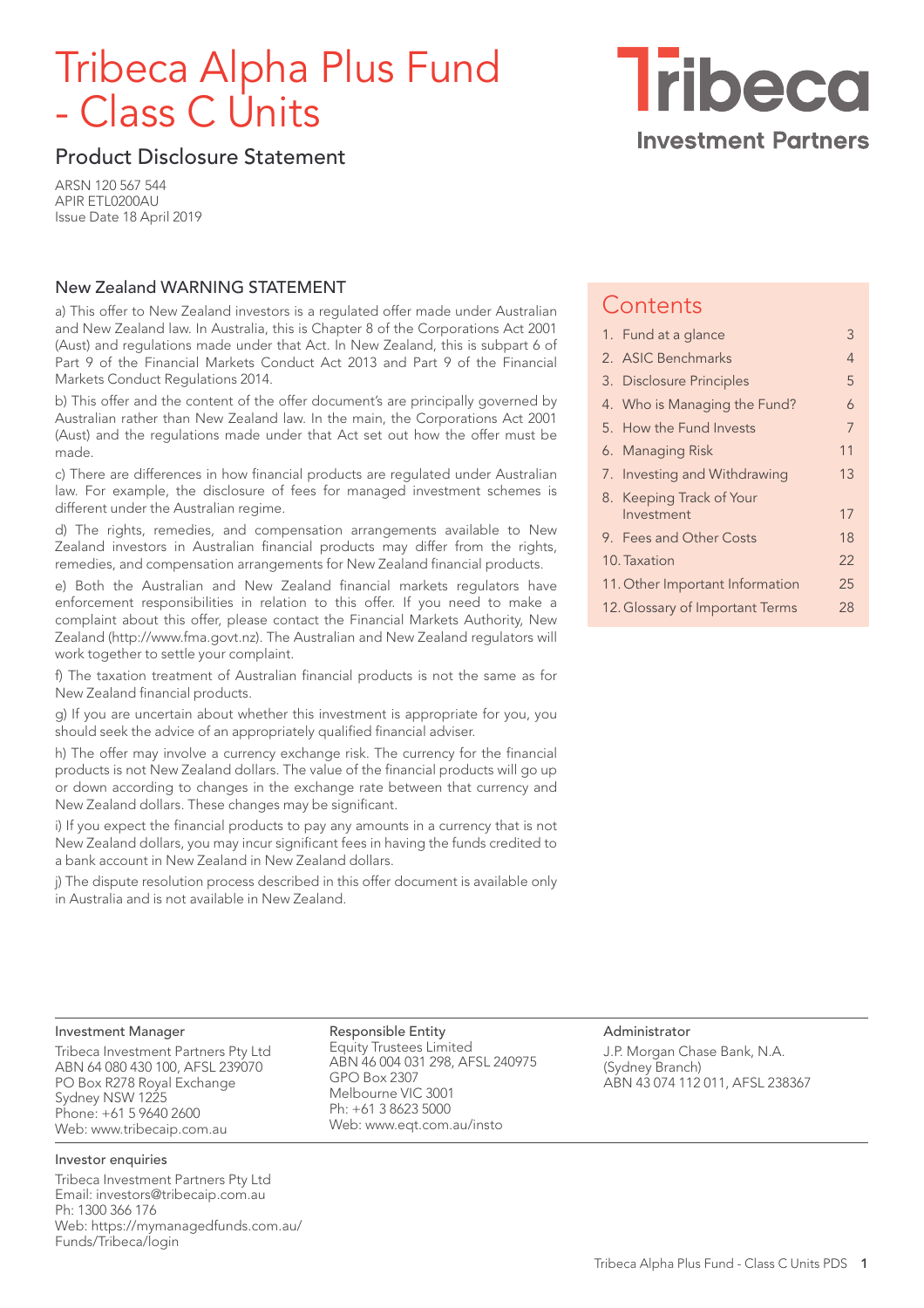This Product Disclosure Statement ("PDS") was issued on 18 April 2019. This PDS is for the offer of interests in the Class C - Tribeca Alpha Plus Units a class of units within the Tribeca Alpha Plus Fund ARSN 120 567 544 (referred to throughout this PDS as the "Fund"). Class C units are referred to throughout this PDS as the Class C - Tribeca Alpha Plus Units or Class C units. The PDS has been prepared and issued by Equity Trustees Limited (ABN 46 004 031 298, Australian Financial Services Licence ("AFSL") No. 240975) in its capacity as the responsible entity of the Fund (referred to throughout this PDS as the "Responsible Entity", "Equity Trustees", "us" or "we"). The investment manager is Tribeca Investment Partners Pty Ltd (referred to throughout this PDS as "Tribeca" or the "Investment Manager").

This PDS is prepared for your general information only. It is not intended to be a recommendation by the Responsible Entity, Investment Manager or any associate, employee, agent or officer of the Responsible Entity, Investment Manager or any other person to invest in the Fund. This PDS does not take into account the investment objectives, financial situation or needs of any particular investor. You should not base your decision to invest in the Fund solely on the information in this PDS. You should consider the suitability of the Fund in view of your personal financial circumstances, investment objectives and needs. You may want to seek advice before making an investment decision.

The Responsible Entity has authorised the use of this PDS as disclosure to investors and prospective investors of an investor directed portfolio service, master trust, wrap account or an investor directed portfolio service-like scheme (IDPS). This PDS is available for use by persons applying for units in the Fund through an IDPS (Indirect Investors). The operator of an IDPS is referred to in this PDS as the "IDPS Operator" and the disclosure document for an IDPS is referred to as the "IDPS Guide". If you invest through an IDPS, your right and liabilities will be governed by the terms and conditions of the IDPS Guide. Investors should carefully read these terms and conditions before investing in the Fund. Please refer to the "Investment and withdrawals" section for further information on investments through an IDPS.

Equity Trustees, the Investment Manager and their employees, associates, agents or officers do not guarantee the success, repayment of capital or any rate of return on income or capital or the investment performance of the Fund. Past performance is no indication of future performance. An investment in the Fund does not represent a deposit with or a liability of Equity Trustees, the Investment Manager or any of their associates. An investment is subject to investment risk, including possible delays in repayment and loss of income or capital invested. Units in the Fund are offered and issued by the Responsible Entity on the terms and conditions described in this PDS. You should read this PDS in its entirety.

The forward looking statements included in this PDS involve subjective judgment and analysis and are subject to significant uncertainties, risks and contingencies, many of which are

outside the control of, and are unknown to, Equity Trustees, the Investment Manager and their officers, employees, agents or associates. Actual future events may vary materially from the forward looking statements and the assumptions on which those statements are based. Given these uncertainties, you are cautioned to not place undue reliance on such forward looking statements.

There are references to past performance in this PDS. Past performance is no guarantee of future performance.

In particular, in considering whether to invest in the Fund, investors should consider the risk factors that could affect the financial performance of the Fund. Some of the risk factors affecting the Fund are summarised in section 6.

All amounts quoted in this PDS are in Australian dollars ("AUD") unless stated otherwise.

If you are a Retail Client you may have a right to a 'cooling off' period in relation to an investment in the Fund within 14 days of the earlier of:

- confirmation of the investment being received or available; and
- the end of the fifth Business Day after the units are issued.

The right to cool off may not apply if you are an Indirect Investor, even if you are a Retail Client. Indirect Investors should seek advice from their IDPS Operator or consult the IDPS Guide or similar type document as to whether cooling off rights apply.

The offer made in this PDS is available only to persons receiving this PDS in Australia or New Zealand (electronically or otherwise). If you received this PDS electronically we will provide a paper copy free upon request during the life of this PDS. The PDS is available by requesting a copy free of charge from Tribeca on +61 2 9640 2600.This PDS does not constitute a direct or indirect offer of securities in the US or to any US Person as defined in Regulation S under the US Securities Act of 1933 as amended ("US Securities Act"). Equity Trustees may vary its position and offers may be accepted on merit at Equity Trustees' discretion. The units in the Fund have not been, and will not be, registered under the US Securities Act unless otherwise determined by Equity Trustees and may not be offered or sold in the US to, or for, the account of any US Person (as defined) except in a transaction that is exempt from the registration requirements of the US Securities Act and applicable US state securities laws.

Information in this PDS that is not materially adverse is subject to change from time to time. We may update this information. You can obtain any updated information:

• by calling Tribeca on +61 2 9640 2600

A paper copy of the updated information will be provided free of charge on request.

Unless otherwise stated, all fees quoted in the PDS are inclusive of GST, after allowing for an estimate for Reduced Input Tax Credits ("RITC").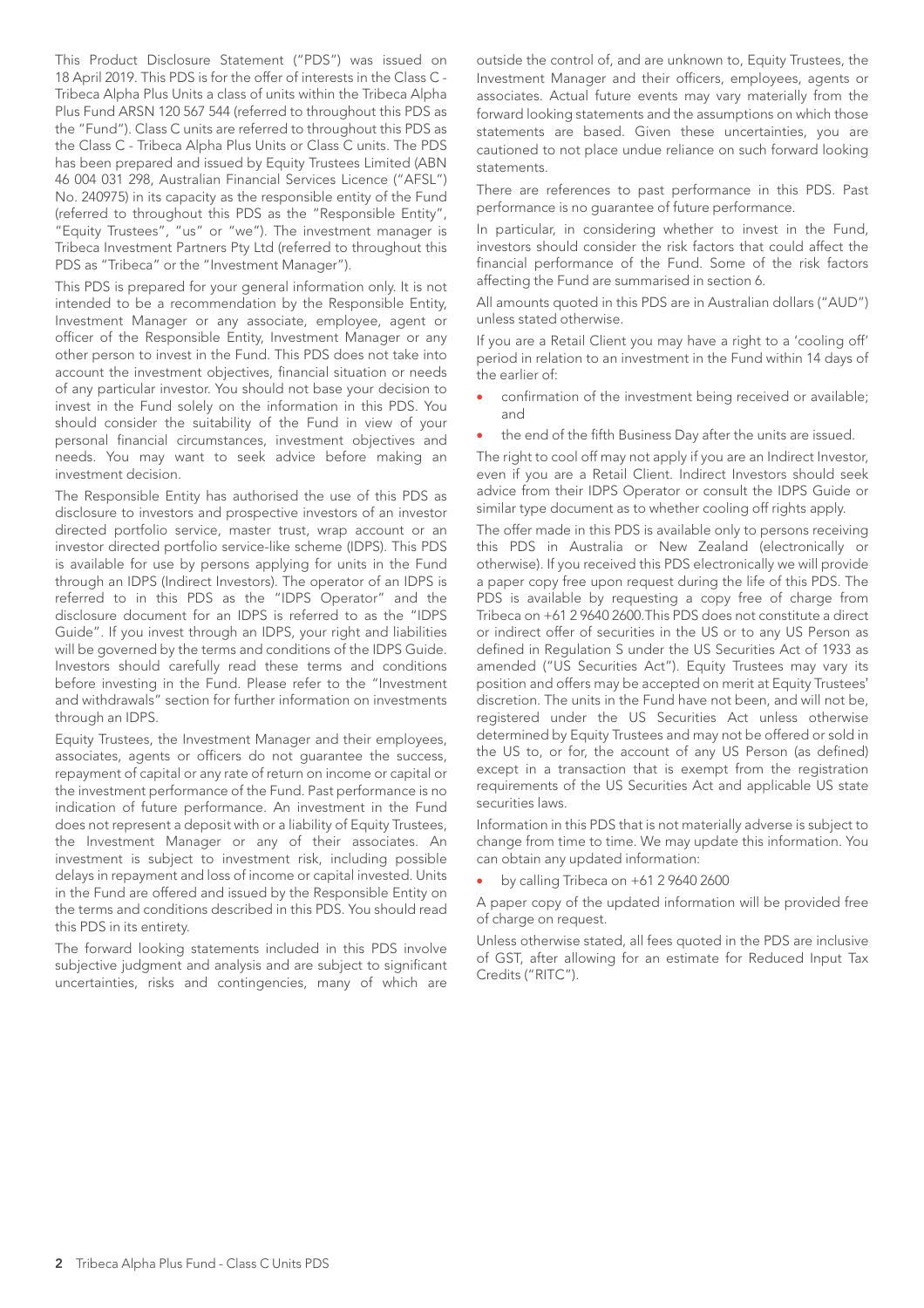## 1. Fund at a glance

|                                                                    | Summary                                                                                                                                                                                                                                                                                | For further<br>information |
|--------------------------------------------------------------------|----------------------------------------------------------------------------------------------------------------------------------------------------------------------------------------------------------------------------------------------------------------------------------------|----------------------------|
| Name of the Fund                                                   | Tribeca Alpha Plus Fund                                                                                                                                                                                                                                                                | Section 5                  |
| Class of units                                                     | Class C or Class C - Tribeca Alpha Plus Units                                                                                                                                                                                                                                          |                            |
| <b>APIR Code</b>                                                   | ETL0200AU                                                                                                                                                                                                                                                                              |                            |
| <b>ARSN</b>                                                        | 120 567 544                                                                                                                                                                                                                                                                            |                            |
| Investment objective                                               | The Fund aims to achieve positive returns in excess of the Fund<br>Benchmark, before fees and expenses, over the long term by taking both<br>Long Positions and Short Positions in selected Australian shares                                                                          | Section 5                  |
| Fund Benchmark                                                     | S&P/ASX 200 Accumulation Index                                                                                                                                                                                                                                                         | Section 5                  |
| Investment strategy and<br>investments held                        | The Fund uniquely blends fundamental and quantitative strategies to<br>develop opportunities to generate alpha. This strategy generates<br>concentrated and uncorrelated alpha from fundamental investing;<br>improving on alpha derived from the breadth of the quantitative process. | Section 5                  |
|                                                                    | This is an Australian equity Long/Short strategy with the typical asset<br>classes held by the Fund being cash and cash equivalent instruments,<br>Australian listed shares and other equity like securities and exchange<br>traded derivatives.                                       |                            |
| The type(s) of investors for<br>whom the Fund would be<br>suitable | Long-term investors seeking an Australian equity Long/Short investment<br>strategy with a high level of risk                                                                                                                                                                           | Section 5                  |
| Recommended investment<br>timeframe                                | At least 5 years.<br>We recommend that you consider, with your financial adviser, the<br>suggested investment period for the Fund in relation to your own<br>investment timeframe.<br>You should review this regularly to ensure that the Fund continues to meet                       | Section 5                  |
|                                                                    | your investment needs.                                                                                                                                                                                                                                                                 |                            |
| Minimum initial investment                                         | \$500,000                                                                                                                                                                                                                                                                              | Section 7<br>Section 7     |
| Minimum additional<br>investment                                   | \$10,000                                                                                                                                                                                                                                                                               |                            |
| Minimum withdrawal amount                                          | \$10,000                                                                                                                                                                                                                                                                               | Section 7                  |
| Minimum balance                                                    | \$500,000                                                                                                                                                                                                                                                                              | Section 7                  |
| Cut off time for applications<br>and withdrawals                   | By 12:00pm (noon) on any Business Day for receipt of that day's unit price.                                                                                                                                                                                                            | Section 7                  |
| Cooling Off                                                        | Available to Retail Clients in certain circumstances                                                                                                                                                                                                                                   | Section 7                  |
| Valuation frequency                                                | Daily                                                                                                                                                                                                                                                                                  | Section 7                  |
| Unit pricing                                                       | Daily                                                                                                                                                                                                                                                                                  | Section 7                  |
| Applications                                                       | Daily                                                                                                                                                                                                                                                                                  | Section 7                  |
| Withdrawals                                                        | Daily                                                                                                                                                                                                                                                                                  | Section 7                  |
| Income distribution                                                | Generally paid half yearly as at 31 December and 30 JuneReinvestment of<br>distributions is available.                                                                                                                                                                                 | Section 7                  |
| Management fees                                                    | 0.60% (inclusive of the net impact of GST and RITC) p.a. of the Net Asset<br>Value ("NAV") of the Fund, plus a performance fee.                                                                                                                                                        | Section 9                  |
| Entry fee/ exit fee                                                | Nil                                                                                                                                                                                                                                                                                    | Section 9                  |
| Buy/Sell Spread                                                    | +/- 0.30% for applications (or withdrawals) into (or from) the Fund                                                                                                                                                                                                                    | Section 9                  |
| Performance fee                                                    | 20.5% (inclusive of the net impact of GST and RITC) of the Fund's return<br>above the Fund Benchmark.                                                                                                                                                                                  |                            |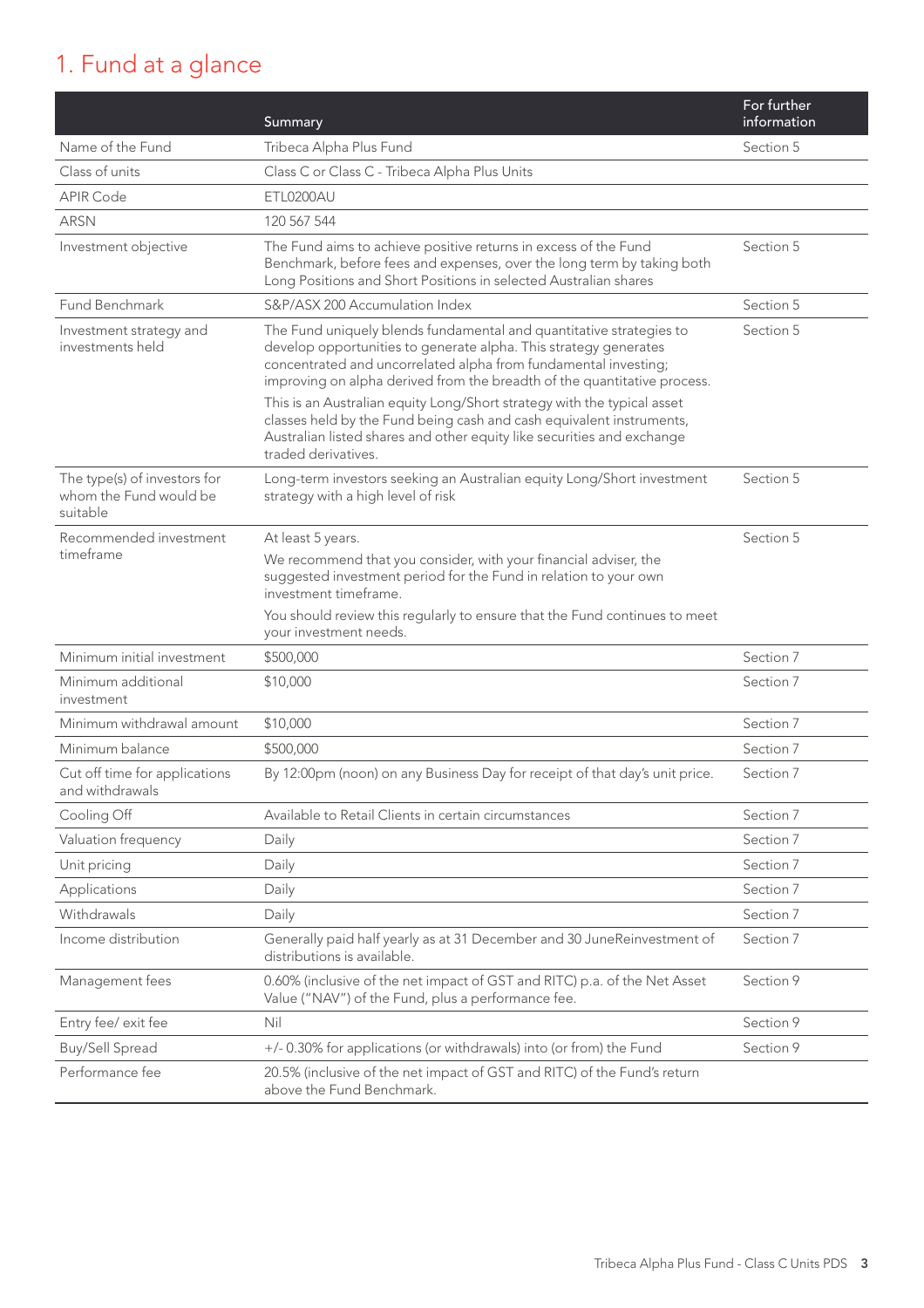## 2. ASIC Benchmarks

The Fund is a 'hedge fund' for the purposes of Australian Securities and Investments Commission (ASIC) Regulatory Guide 240. The following table sets out a summary of the disclosure ASIC requires for hedge funds, the key features of the Fund and a guide to where more detailed information can be found in this PDS. A copy of ASIC Regulatory Guide 240 dated October 2013 (as may be amended, supplemented or replaced from time to time) is available from www.asic.gov.au.

The information summarised in this table and explained in detail in the identified section reference is intended to assist investors with analysing the risks of investing in the Fund. Investors should consider this information together with the detailed explanation of various benchmarks and principles referenced throughout this PDS and the key risks of investing in the Fund highlighted in section 6 of this PDS.

| <b>ASIC Benchmark</b>                                                                                                                                                                 | Is the benchmark<br>satisfied? | For further<br>information |
|---------------------------------------------------------------------------------------------------------------------------------------------------------------------------------------|--------------------------------|----------------------------|
| Valuation of assets                                                                                                                                                                   |                                |                            |
| This benchmark addresses whether valuations of the Fund's non-exchange traded<br>assets are provided by an independent administrator or an independent valuation<br>service provider. | Yes                            |                            |
| Periodic reporting                                                                                                                                                                    |                                |                            |
| This benchmark addresses whether the responsible entity of the Fund will provide<br>periodic disclosure of certain key information on an annual and monthly basis.                    | Yes                            |                            |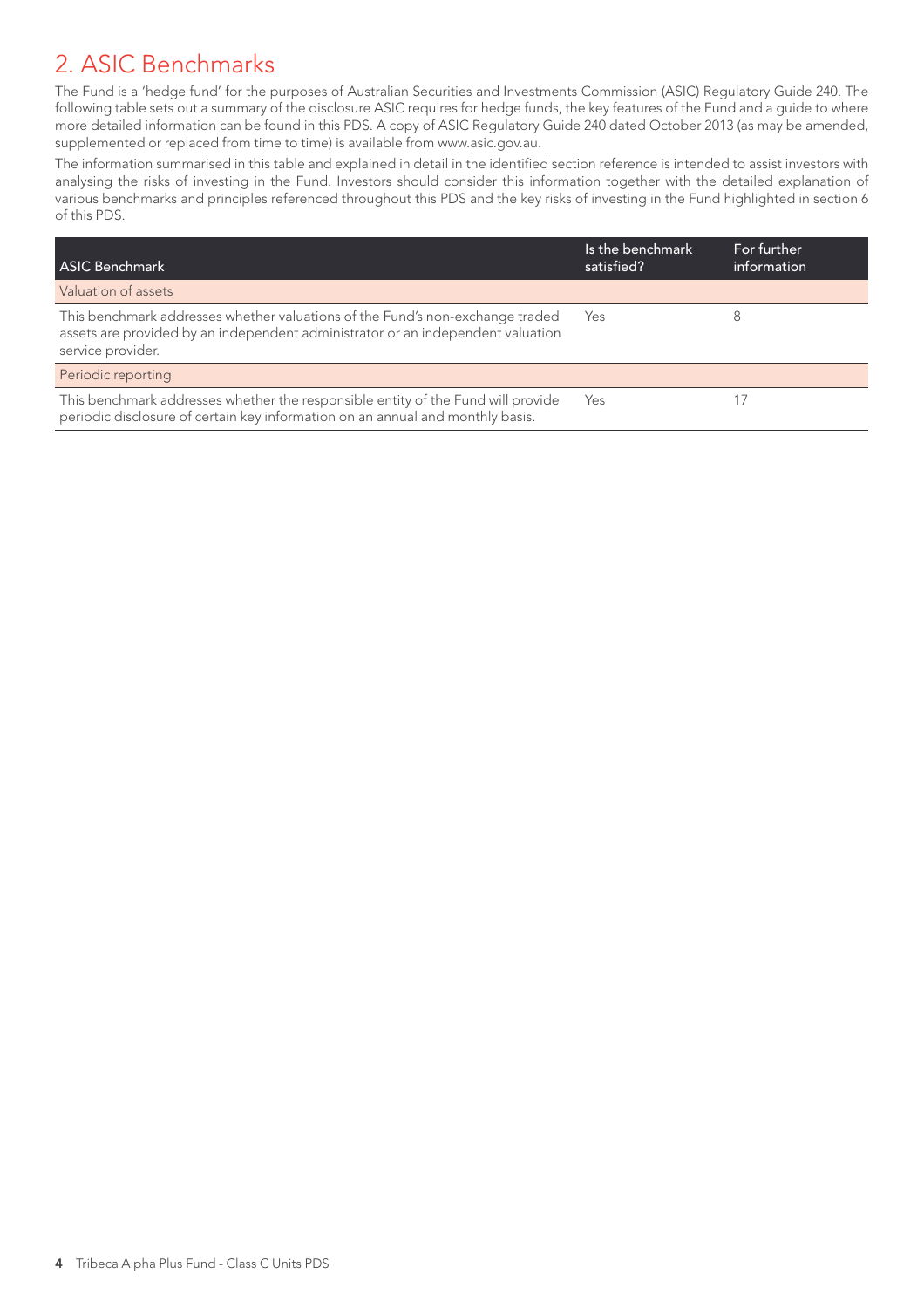## 3. Disclosure Principles

|                                              | Summary                                                                                                                                                                                                                                                                                                                                                                                   | Section (for further<br>information) |
|----------------------------------------------|-------------------------------------------------------------------------------------------------------------------------------------------------------------------------------------------------------------------------------------------------------------------------------------------------------------------------------------------------------------------------------------------|--------------------------------------|
| Investment strategy                          | The goal of the Fund's investment strategy is to generate investment<br>returns in excess of the Fund Benchmark over the long term by taking both<br>Long Positions and Short Positions in selected Australian shares that are<br>listed, or expected to be listed within 90 days, on the Australian Securities<br>Exchange ("ASX").                                                      | Section 5.2                          |
|                                              | This is an Australian equity Long/Short strategy with the typical asset<br>classes held by the Fund being cash and cash equivalent instruments,<br>Australian listed shares and other equity like securities and exchange<br>traded derivatives. The Fund may have between 90% and 150% of its NAV<br>invested in Long Positions and 0% to 50% of its NAV invested in Short<br>Positions. |                                      |
|                                              | Further details regarding the investment strategy of the Fund, including<br>among other things, the diversification guidelines for the Fund, are set out<br>in section 5.2. The specific risks of investing in the Fund and key<br>dependencies and assumptions of the investment strategy of the Fund are<br>described in section 6.                                                     |                                      |
| Investment manager                           | Tribeca Investment Partners Pty Ltd is the investment manager. The Fund is<br>managed by Jun Bei Liu, who is supported by an experienced team of<br>quantitative and fundamental analysts.                                                                                                                                                                                                | Section 4                            |
|                                              | Further details in relation to the expertise of the Investment Manager and<br>the Investment Management Agreement ("IMA") are set out in section 4.                                                                                                                                                                                                                                       |                                      |
| Fund structure                               | The investment is in Class C Units within the Tribeca Alpha Plus Fund,<br>referred to as the Class C - Tribeca Alpha Plus Units.                                                                                                                                                                                                                                                          | Section 5.3                          |
|                                              | The responsible entity of the Fund is Equity Trustees Limited who has<br>appointed Tribeca Investment Partners Pty Ltd as investment manager.                                                                                                                                                                                                                                             |                                      |
|                                              | See section 5.3 for further information on other key service providers,<br>Equity Trustees' role in monitoring the performance of service providers<br>and a diagram of flow of funds through the Fund.                                                                                                                                                                                   |                                      |
| Valuation, location and<br>custody of assets | J.P.Morgan Securities Australia Limited has been appointed to provide<br>stock lending services.                                                                                                                                                                                                                                                                                          | Section 5.4                          |
|                                              | J.P.Morgan Chase Bank, N.A. (Sydney Branch) is the custodian and<br>administrator of the Fund ("Administrator") and provides traditional<br>custodial services together with administrative, accounting, registrar and<br>transfer agency services. The Administrator is responsible for determining<br>the Fund's NAV.                                                                   |                                      |
|                                              | See section 5.4 for further information on custodial arrangement and the<br>geographical location of assets.                                                                                                                                                                                                                                                                              |                                      |
| Liquidity                                    | The Fund invests predominately in liquid assets and is expected to be<br>liquid for the purposes of the Corporations Act.                                                                                                                                                                                                                                                                 | Section 5.5                          |
| Leverage                                     | The Fund's underlying strategy does employ leverage. See section 5.6 for<br>an explanation of leverage and collateral arrangements for the Fund.                                                                                                                                                                                                                                          | Section 5.6                          |
| Derivatives                                  | The Fund is permitted to hold exchange traded derivatives for hedging<br>purposes only, rather than to leverage the Fund.                                                                                                                                                                                                                                                                 | Section 5.7                          |
| Short selling                                | The Fund is permitted to short sell.                                                                                                                                                                                                                                                                                                                                                      | Section 5.8                          |
| Withdrawals                                  | Daily: Notify by 12.00pm (noon) on any Business Day for receipt of that<br>day's unit price.                                                                                                                                                                                                                                                                                              | Section 5.9                          |
|                                              | Risks and limitation on withdrawal are set out in section 5.9.                                                                                                                                                                                                                                                                                                                            |                                      |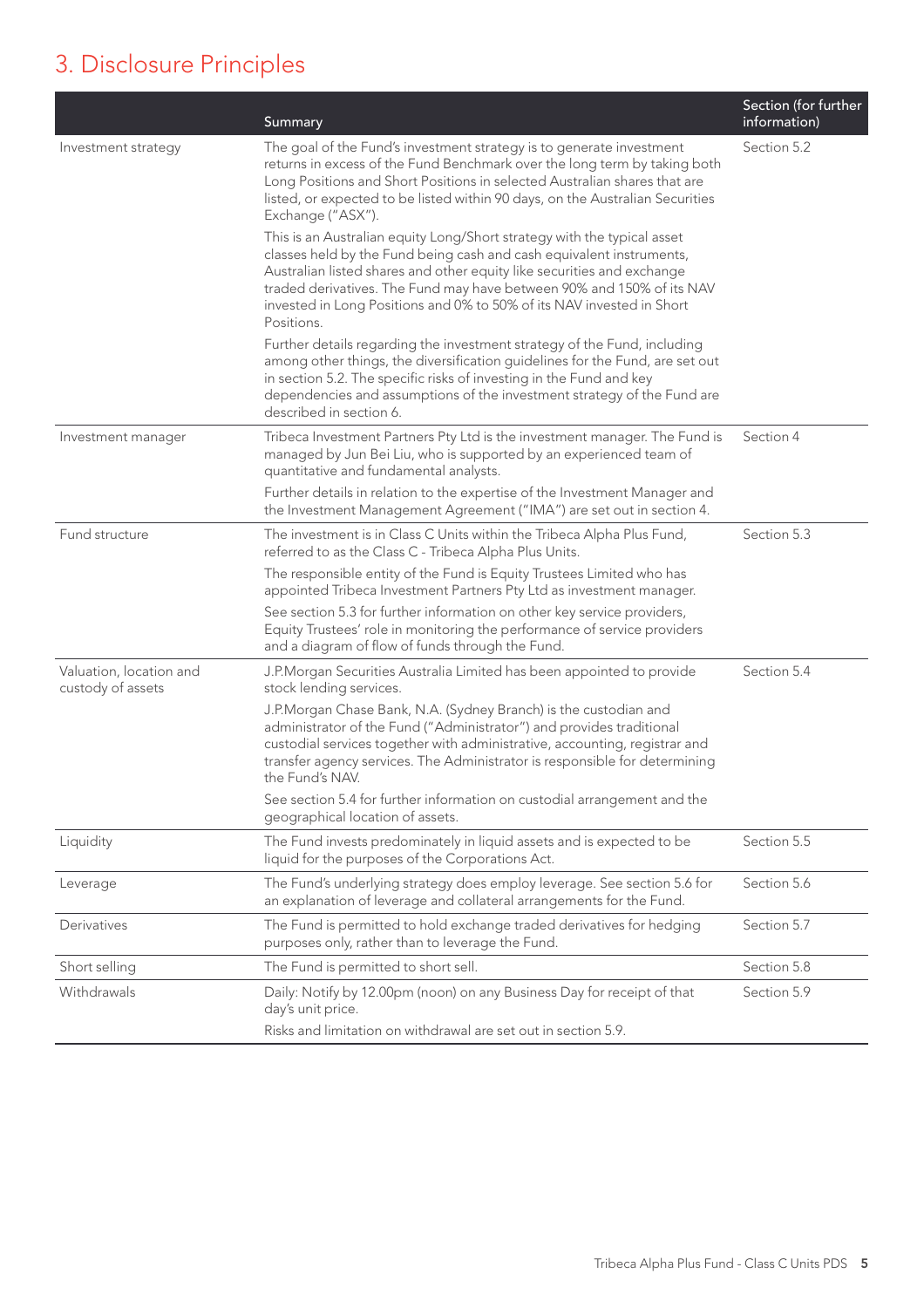## 4. Who is Managing the Fund?

## The Responsible Entity

#### Equity Trustees Limited

Equity Trustees Limited ABN 46 004 031 298 AFSL 240975, a subsidiary of EQT Holdings Limited ABN 22 607 797 615, which is a public company listed on the Australian Securities Exchange (ASX: EQT), is the Fund's responsible entity and issuer of this PDS. Established as a trustee and executorial service provider by a special Act of the Victorian Parliament in 1888, today Equity Trustees is a dynamic financial services institution which continues to grow the breadth and quality of products and services on offer.

Equity Trustees' responsibilities and obligations as the Fund's responsible entity are governed by the Fund's constitution ("Constitution"), the Corporations Act and general trust law. Equity Trustees has appointed Tribeca as the investment manager of the Fund. Equity Trustees has appointed a custodian to hold the assets of the Fund. The custodian has no supervisory role in relation to the operation of the Fund and is not responsible for protecting your interests.

#### The Investment Manager

#### Tribeca Investment Partners Pty Ltd

Tribeca Investment Partners Pty Ltd ("Tribeca" or "Investment Manager") is a Sydney based boutique asset manager which is wholly owned by its employees. At the date of this PDS, Tribeca manages approximately \$2.4 billion on behalf of a global investor base including pension funds, endowments, foundations, financial institutions, family offices and high net worth investors. Since its establishment in 1998, Tribeca's success has been based on a culture of investment creativity balanced by a range of disciplined and comprehensive investment selection processes which have enabled the development of a range of products that apply the firm's specific skills to maximum effect in different segments of the market.

No significant adverse regulatory findings have been attributed to the Investment Manager.

The Fund is currently managed by Jun Bei Liu, who has over eighteen years of investment experience, the last fourteen of which have been with Tribeca. Initially joining Tribeca in 2005 as an analyst, she was promoted to Deputy Portfolio Manager of the Fund in 2016, and subsequently assumed portfolio management responsibilities in early 2019. During her tenure, Jun Bei has covered most sectors across the Australian market at various times. Jun Bei holds a Bachelor of Commerce (Finance & Economics) from the University of New South Wales. She is also a CFA charter holder and member of the Australian Institute of Company Directors. Further details in relation to the expertise of the Investment Manager and the Investment Management Agreement ("IMA") are set out in section 5.

The Responsible Entity has ultimate responsibility for the management of all assets of the Fund.

The Responsible Entity has the right to terminate the services of Tribeca as investment manager on specified grounds as identified in the IMA between Tribeca and the Responsible Entity. For example, the Responsible Entity may terminate the IMA by giving 20 Business Days' notice. The Responsible Entity may also immediately by written notice to the Investment Manager terminate the IMA where the Investment Manager goes into administration, receivership, liquidation, breaches the terms of the IMA and fails to remedy the breach within the time specified under the IMA, where there is a change of control of the Investment Manager or where the Responsible Entity is required to terminate the IMA under the law.

### The Custodian and Administrator

#### J.P.Morgan Chase Bank, N.A. (Sydney Branch)

The Administrator provides certain custodial, administrative, accounting, registrar and transfer agency services for the Fund. The Administrator has been appointed to provide these services under an administration agreement between the Responsible Entity and the Administrator. The Administrator has no direct relationship with investors.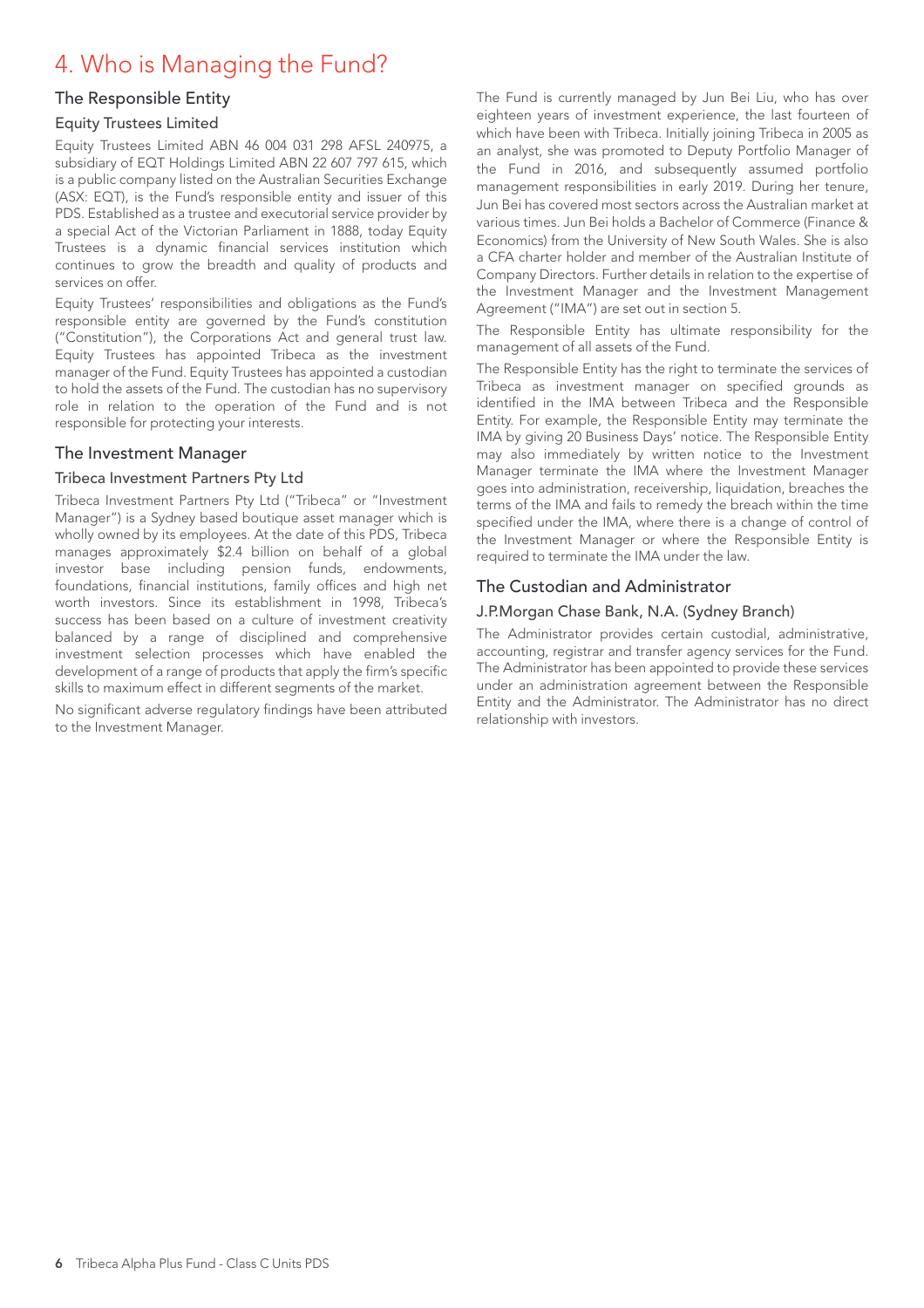## 5. How the Fund Invests

#### 5.1 Investment objective

The Fund's investment objective is to achieve positive returns in excess of the Fund Benchmark, before fees and expenses, over the long term by taking both Long Positions and Short Positions in selected Australian shares.

### 5.2 Investment strategy

This is an Australian equity Long/Short strategy with the typical asset classes held by the Fund being cash and cash equivalent instruments, Australian listed shares and other equity like securities and exchange traded derivatives. The Fund may have between 90% and 150% of its NAV invested in Long Positions and 0% to 50% of its NAV invested in Short Positions.

Tribeca employs a sophisticated set of financial tools to analyse the vast array of information available in investment markets. Investment decisions are then taken to the next level by employing a team of dedicated investment professionals to seek out information not reflected in market pricing and identify superior investment opportunities.

This investment process can be categorised into two broad styles of investing – quantitative and fundamental. The strength of quantitative investing is the breadth of information that captures and enables a transparent and objective assessment of a company's relative prospects. The advantage of the fundamental approach is the level of detail that can be gathered on a particular company and level of investment insight that can be obtained from a detailed knowledge of a company's operations.

The quantitative process is designed to exploit particular behavioural biases that are exhibited by investors and can be explicitly measured through precisely defined factors. These factors generally fall into the categories of either value or momentum and can be implemented through Bottom-up Research or Top-down Research. The benefit of a quantitative process is that it enables a large number of stocks to be compared quickly and efficiently in an unbiased fashion. It provides an enormous amount of breadth to the investment process and enables a company's likely outperformance to be assessed in an objective manner.

Tribeca has developed both stock specific and macro-based quantitative models. The fundamental process reflects the roots of Tribeca as an investment house focused on detailed company research. The advantage of this style is that a significant amount of detail on a company can be unearthed and used to generate insights into its future prospects and likely investment returns. Tribeca has a team of highly qualified and experienced investment analysts who conduct specialised research in various sectors of the equity market. They use their detailed knowledge of these sectors to construct detailed financial models that can be used to identify companies with superior investment prospects. Tribeca has developed a unique process for the Fund that creates a fusion of quantitative and fundamental investment philosophies. This allows them to take advantage of a Long/Short investment style while harnessing the benefits of high conviction research.

#### Benefits of a Long/Short investment style

The Australian share market is small by global standards and is dominated by a small number of very large companies. When using a benchmark for constructing an investment portfolio,

such as the S&P/ASX 200 Accumulation Index, the performance of a traditional fund which only takes Long Positions will be determined by the size of the fund's shareholding of these very large companies relative to that company's weighting within the benchmark. By contrast, the Fund is also able to take Short Positions in securities by borrowing securities from other holders and selling on market, and reinvesting the proceeds in other Long Positions. This provides the Fund with a larger set of investment opportunities and gives more opportunity to outperform the Fund Benchmark. The Fund is potentially able to achieve higher levels of divergence in the performance of the portfolio relative to the performance of the Fund Benchmark than can be achieved for funds which only take Long Positions. However, short selling of securities does carry additional risk. For more information refer to the 'Managing Risk' section.

#### Investment Guidelines

The assets of the Fund will generally be invested in accordance with the following guidelines:

- The Fund aims to invest in a portfolio of securities that are listed, or expected to be listed within 90 days, on the Australian
- Securities Exchange ("ASX") At least 90% of the net value of the shares and like securities held in the Portfolio must be represented by the value of shares and like securities which are constituents of the S&P/ASX 200 Index or which are expected to be constituents of that Index within 90 days from purchase
- The Fund may have between 90% and 150% of its NAV invested in Long Positions
- The Fund may have between 0% and 50% of its NAV invested in Short Positions
- The Fund's net exposure to securities will range between 90% and 100% of its NAV
- The Fund aims to hold no more than 10% of its NAV in cash
- At the time of entering a transaction, the exposure of the Fund to any security will not differ from the Fund Benchmark weight by more than 5%. The maximum allowable difference, including price changes, is 6%
- The Fund will not borrow, except by using overdraft facilities as and when required for the efficient settlement of transactions
- The Fund is permitted to use derivatives. Derivatives are used for hedging purposes only rather than to leverage the Fund. All derivatives used will be exchange traded and covered by cash, physical securities or a combination of both. Futures may be used to maintain market exposure when cash is held in the Fund.

Due to movements in the market or similar events, the guidelines set out above may not be adhered to from time to time. In these circumstances, the Investment Manager will seek to bring the Fund's investments back within the guidelines within a reasonable period of time.

#### Change in investment strategy

The Investment Manager reserves the right to change its investment strategy from time to time. Any changes to the investment strategy will be notified to investors in accordance with the law.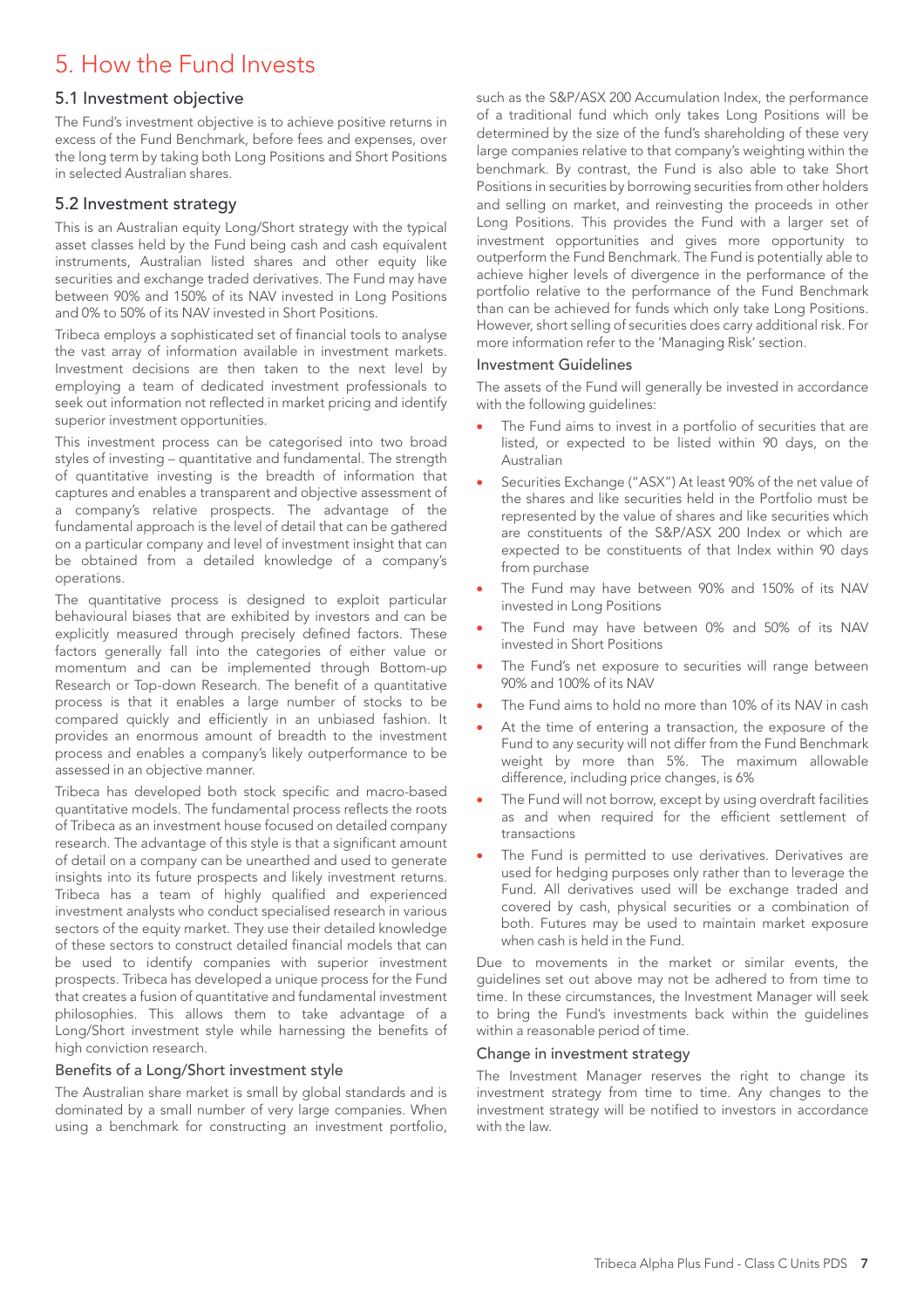## 5.3 Fund Structure

The investment offered under this PDS is a class of units in the Tribeca Alpha Plus Fund ("Fund"), a registered managed investment scheme, governed by the Constitution.

The Fund comprises assets which are acquired in accordance with its investment strategy. Investors receive Class C units otherwise referred to as Class C - Tribeca Alpha Plus Units when they invest. In general, each unit represents an individual's interest in the assets as a whole subject to liabilities; however it does not give the investor an interest in any particular asset. The value of a unit in the Fund is determined by reference to the assets and liabilities referable to the Fund. Equity Trustees is the responsible entity for the Fund and has appointed Tribeca as the investment manager to manage the investments of the Fund on a day to day basis. The Responsible Entity has engaged a number of professional service providers to provide a range of investment, administration and back office services to the Fund including custody, brokerage, administration services and transaction execution. The Responsible Entity has entered into service agreements with the service providers and will, with the assistance of Tribeca, regularly monitor the performance of the service providers against service standards set out in the relevant agreements. The service providers and their relationship to the Fund and the flow of funds through the Fund are shown in the diagram below.



As at the date of this PDS, the service providers to the Fund are:

- Investment Manager: Tribeca is responsible for managing the investments of the Fund. For further details on Tribeca's role please refer to section 4.
- Stock Lender: J.P.Morgan Securities Australia Limited is responsible for stock lending. The Stock Lender is located in Australia. For further details on J.P.Morgan's role please refer to section 4.
- Custodian and Administrator: J.P.Morgan Chase Bank, N.A. (Sydney Branch) (the "Administrator") has been appointed as the Fund's administrator to perform certain custodial, administrative, accounting, registrar, and transfer agency services for the Fund. The Administrator is located in Australia. For further details on J.P.Morgan's role please refer to section 4.
- Brokers: The Fund has a select panel of brokers to perform brokerage functions. The Investment Manager may change brokers without notice to investors.

Service providers to the Fund may change without notice to investors. Service providers to the Fund may change without prior notice to investors. Investors will be notified of any change to service providers in the regular reports available as described in section 8. Risks relating to the use of third party service providers are outlined in section 6.

## 5.4 Valuation, location and custody of assets

All positions in the Fund are independently valued by the Administrator. The majority of assets currently traded and held in the Fund are exchange traded and are valued on a mark to market basis at the close of trading on each day. Assets not traded on exchanges may include cash and cash equivalent instruments and securities expected to be listed within 90 days. These assets are liquid and valued independently by the Administrator in accordance with the market value of the assets.

As described in section 5.3, excess cash is held in custody at J.P.Morgan Chase Bank, N.A. (Sydney Branch). The custodial arrangements in respect of various asset classes are described in the table below.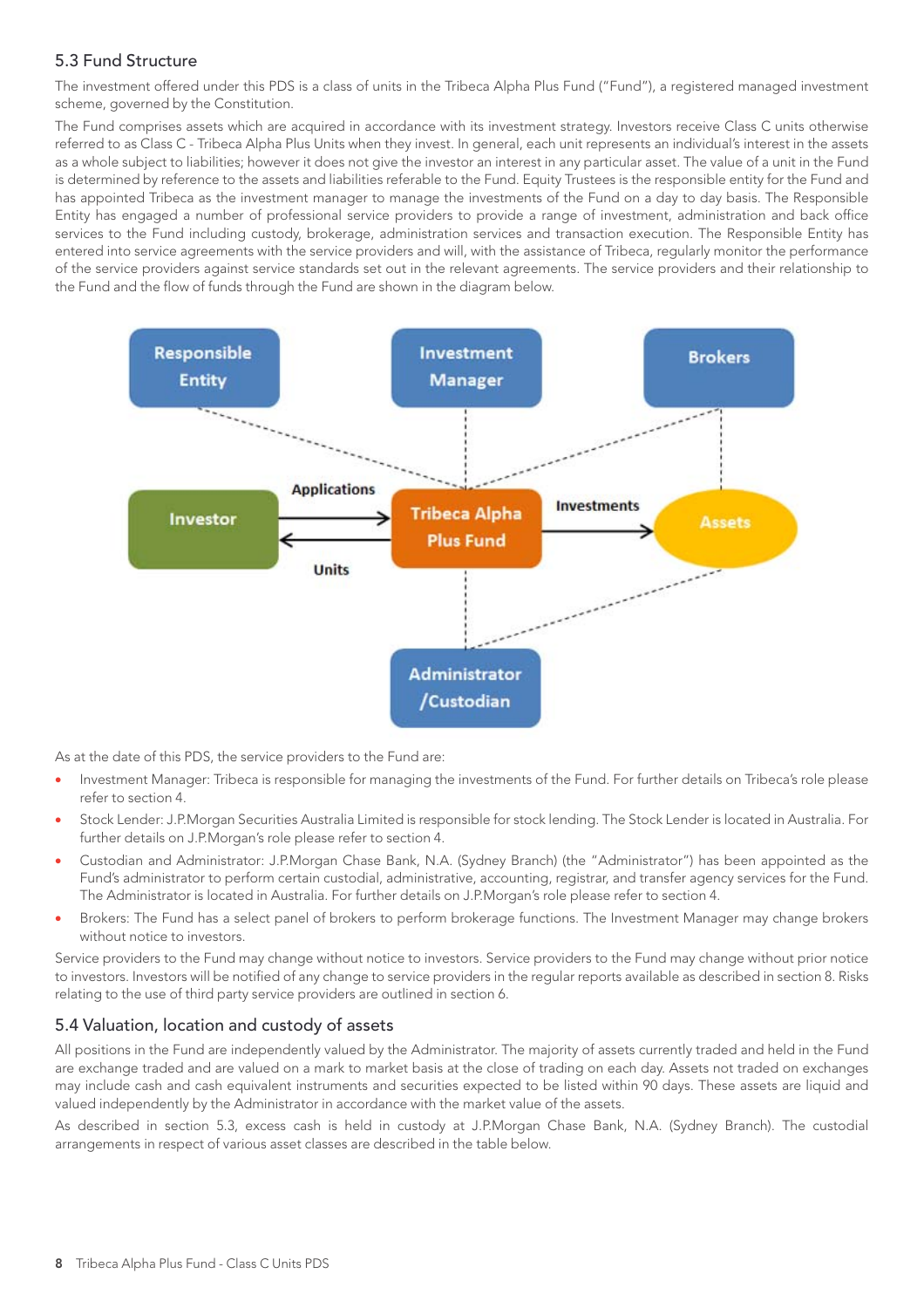| <b>Asset Class</b> | Responsible Custodian | Location of Custodian | Assets as a proportion of<br>NAV of the Fund |
|--------------------|-----------------------|-----------------------|----------------------------------------------|
| Australian shares  | J.P.Morgan            | Australia             | $0\% - 90\%$                                 |
| Unencumbered cash  | J.P.Morgan            | Australia             | $< 10\%$                                     |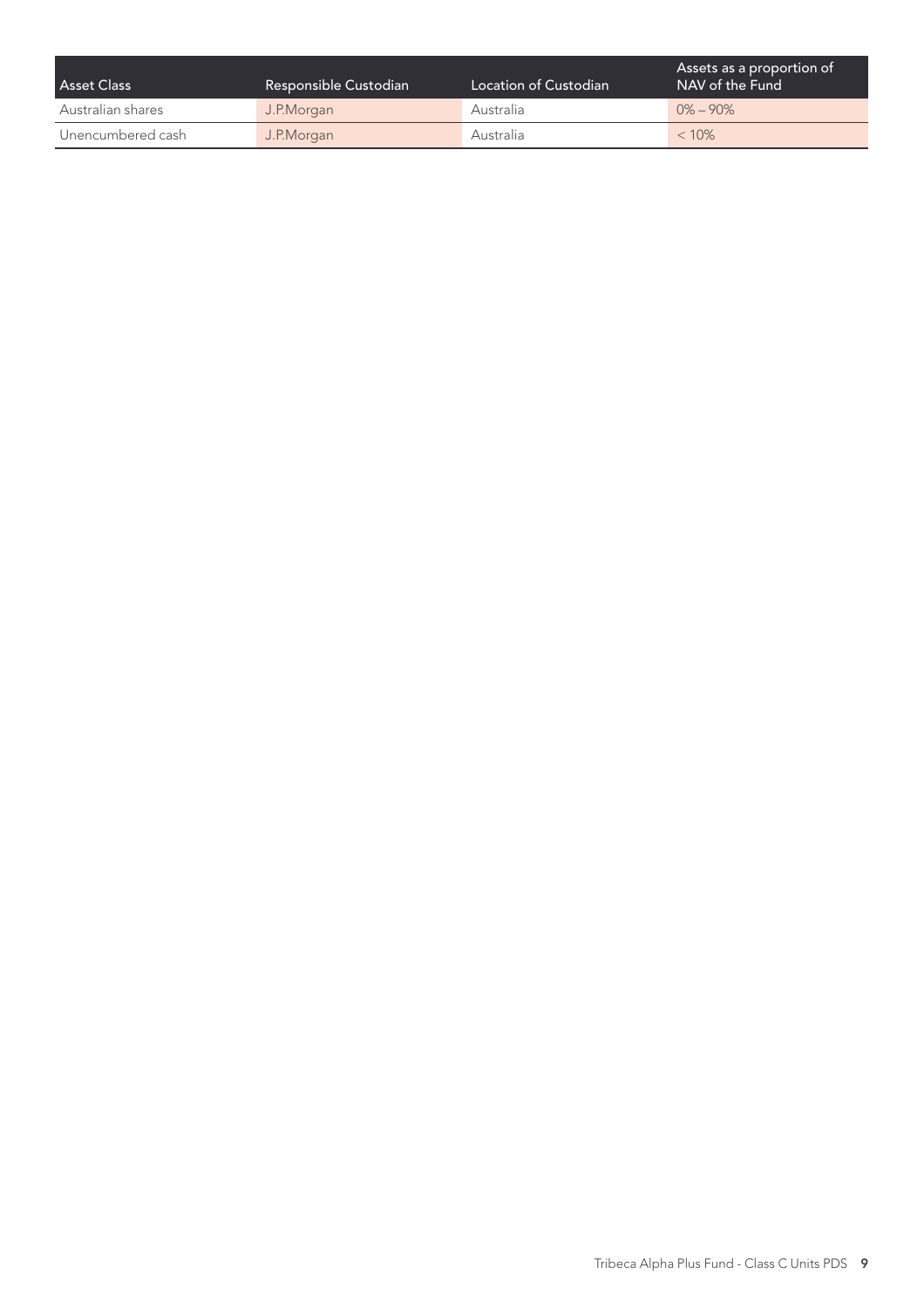## 5.5 Liquidity

The majority of assets currently traded and held by the Fund are liquid. In recognition of ASIC's "Regulatory Guide 240 Hedge Funds: Improving disclosure", the Responsible Entity and Investment Manager expect that the Fund will be able to realise at least 80% of the Fund's assets, at the value ascribed to those assets in the most recent calculation of NAV, within 10 Business Days.

It is unlikely that liquidity issues will result from withdrawal requests. Generally, it is the Investment Manager's policy to ensure that the Fund remains liquid.

### 5.6 Leverage

Whilst the Fund may borrow securities in the short term to facilitate the efficient settlement of transactions, the Fund's underlying strategy does not employ leverage (i.e. the Fund will not use derivatives or borrowing to amplify exposure of capital to investments).

The maximum exposure of the Fund is 150% of the Fund's NAV. This means that for every \$1 of the Fund's NAV, the Fund may leverage up to \$1.50. For example, this means that compared with an unleveraged fund, assuming that the Fund reaches its maximum gross exposure of 150% of NAV, then:

- a 1% increase in the return on assets of the Fund will result in a 1.5% increase in return to investors; and
- a 1% decrease in the return on assets of the Fund will result in a 1.5% decrease in returns to investors.

This example has been provided for reference purposes only. Any assumptions underlying these examples are hypothetical only.

However, whilst a Short Position can often reduce risk, it is also possible for the Fund's Long Positions and Short Positions to both lose money at the same time.

## 5.7 Derivatives

Derivatives are used infrequently by the Fund and are exchange traded. The most common derivatives used are futures and options on Australian shares. Risks associated with derivatives may include adverse movement in the physical asset or benchmark underlying the derivative, potential illiquidity of the derivative, the Fund being unable to meet payment obligations as they arise and the counterparty to any derivative contract not being able to meet its obligations under the contract. In the Fund, derivatives will only be used for hedging purposes rather than to leverage the Fund. All derivatives used will be covered by cash, physical securities or a combination of both. Futures may be used to maintain market exposure when cash is held in the Fund.

## 5.8 Short selling

Short selling plays an important role in ensuring that securities are priced correctly relative to fundamentals. The Fund regularly engages in short selling in order to participate in this process, although in aggregate it is always net long assets. The Fund may have between 0% and 50% of its NAV invested in Short **Positions** 

In creating a short position the Fund will borrow a security from a securities lender and sell it with the intention of repurchasing the security when the price of the security falls. If the price of the security rises, a loss is incurred which can be greater than the purchased value of the security if the price of the security continues to rise. There is also the risk that the securities lender may recall a security that the Fund has borrowed at any time which means that the Fund may have to buy the security at an unfavourable price to meet its obligations.

These risks can be managed by ensuring short positions are primarily in liquid securities rather than the small, low liquidity assets which are more regularly subject to price spikes and supply issues.

#### 5.9 Withdrawals

The Fund trades predominately in liquid instruments and therefore it is likely that withdrawal requests can be satisfied in virtually all market conditions. However, note that in exceptional circumstances the Responsible Entity has a right to suspend withdrawals. Such circumstances may include, but are not necessarily limited to:

- a severe breakdown in markets in which the Fund trades; and
- a credit event which impairs the short dated cash instruments held in custody.

In certain circumstances, such as when there is a suspension of withdrawal or where the proportion of liquid assets of the Fund falls below the specified thresholds under the Corporations Act, investors may not be able to withdraw their investments within the usual period upon request.

In the unlikely event that material changes to withdrawal rights are made, investors will be notified via correspondence.

Please see section 7 for details of applications and withdrawals under normal circumstances.

## 5.10 Suggested investment timeframe

The suggested investment timeframe is at least 5 years.

#### 5.11 Labour standards and environmental, social and ethical considerations

Neither Equity Trustees nor Tribeca takes labour standards or environmental, social or ethical considerations into account when making their investment decisions. However, where those factors negatively impact the investment performance or company stability, Tribeca's investment team will generally discuss these matters with company management and/or review the decision to hold the specific investment. No specific methodology is used for such reviews nor are there pre-determined views about the extent to which such factors will be taken into account in a review.

#### 5.12 Fund performance

Fund performance will be available by calling Tribeca on +61 2 9640 2600. Please note that due to the historical nature of performance information and the volatility of returns, future returns may differ from past returns. If you are an Indirect Investor, contact your IDPS Operator.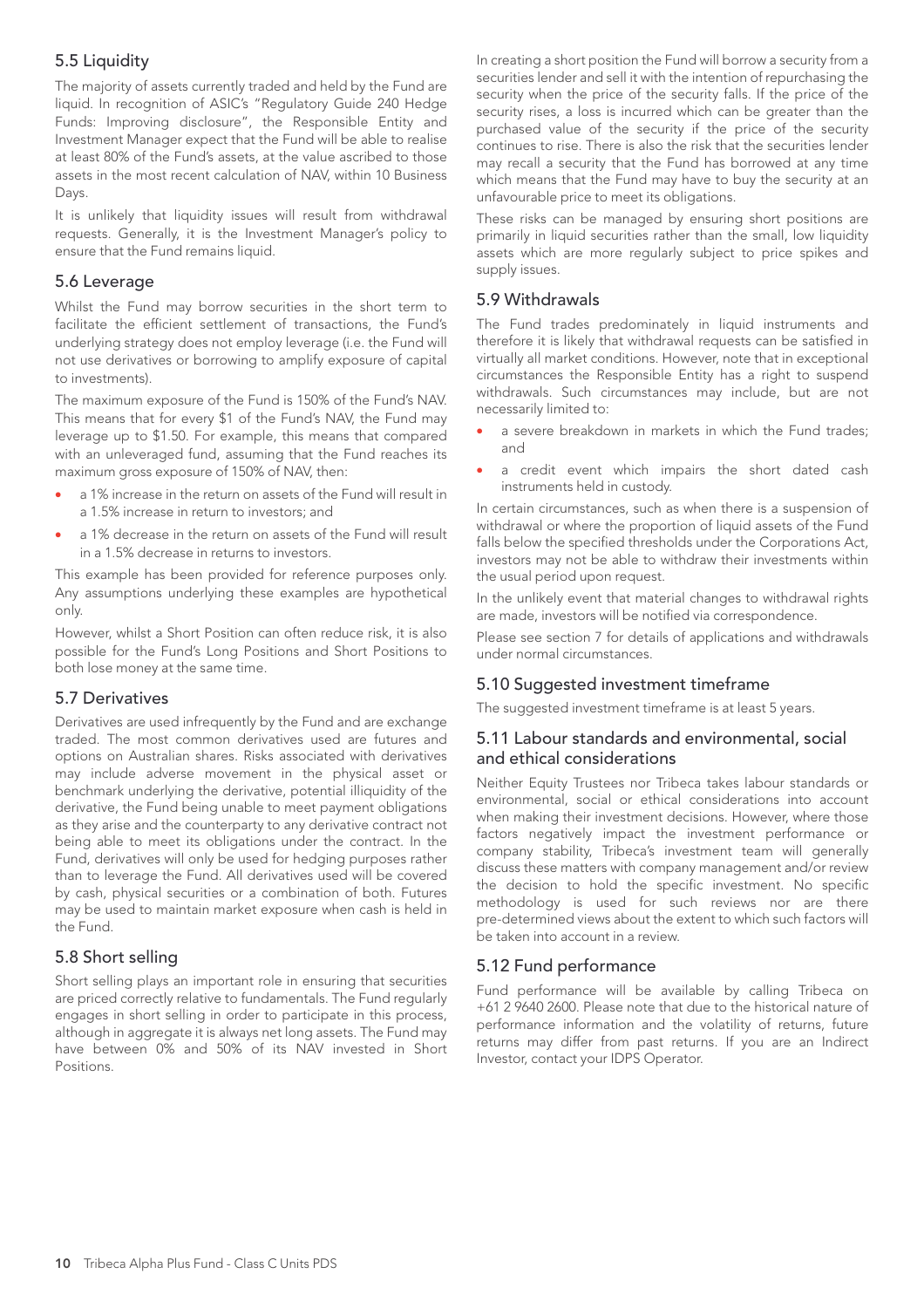## 6. Managing Risk

All investments carry risk. Different investment strategies may carry different levels of risk, depending on the assets acquired under the strategy. Assets with the highest long-term returns may also carry the highest level of short-term risk. The significant risks below should be considered in light of your risk profile when deciding whether to invest in the Fund. Your risk profile will vary depending on a range of factors, including your age, the investment time frame (how long you wish to invest for), your other investments or assets and your risk tolerance. Neither Equity Trustees nor Tribeca guarantee the liquidity of the Fund's investments, repayment of capital or any rate of return or the Fund's investment performance. You may lose money by investing in the Fund and your investment in the Fund may not meet your objectives. Future returns may differ from past returns. In addition neither Equity Trustees nor Tribeca offers advice that takes into account your personal financial situation, including advice about whether the Fund is suitable for your circumstances. If you require personal financial advice, you should contact a licensed financial adviser.

The Fund should be considered as a high risk strategy investment. It is not intended as a complete investment program. The Fund is designed only for informed and educated investors who can bear the economic risks of the loss of their investment in the Fund and who have a limited need for liquidity in their investment. There can be no assurance that the Fund will achieve its investment objective or that any investor will get their money back.

Some of the risks associated with an investment in the Fund and how the Investment Manager manages those risks are listed below. There is no guarantee that any risk mitigation measures described below will be effective.

#### Market risk

Changes in legal and economic policy, political events, technology failure, changes in interest rates, economic cycles, investor sentiment and social climate can all directly or indirectly create an environment that may influence (negatively or positively) the value of your investment in the Fund. In addition, a downward move in the general level of the equity market can have a negative influence on the performance of the Fund.

#### Interest rate risk

Changes in official interest rates can directly and indirectly impact (positively or negatively) on investment returns. Generally, an increase in interest rates has a contractionary effect on the state of the economy and the valuation of securities. For example, rising interest rates can have a negative impact on a company's value as increased borrowing costs may cause earnings to decline. As a result, the company's share price may fall.

#### Company specific risk

There may be instances where the value of a company's securities will fall because of company specific factors (for example, where a company's major product is subject to a product recall). The value of a company's securities can also vary because of changes to management, product, distribution or the company's business environment. This risk is somewhat mitigated by the knowledge and experience of the Investment Manager.

#### Liquidity risk

There may be times when investments may not be readily sold (for example, in a falling market where some traded securities may become less liquid). Moreover, some securities may be thinly traded and there may not be sufficient market depth to facilitate the efficient realisation of those assets at all times. However, in the Investment Manager's opinion, trading volumes of investments are generally sufficient to satisfy liquidity requirements when necessary. The Fund generally invests in highly liquid investments which are traded in an active market, and can be readily disposed of. The Investment Manager attempts to mitigate the liquidity risk factor by ensuring that the Fund has sufficient cash exposure to meet liquidity requirements. Note that neither the Responsible Entity nor the Investment Manager guarantees the liquidity of the Fund's investments.

#### Regulatory Risk

This is the risk that domestic or international laws or regulations (including tax laws) are changed adversely or that regulatory supervision of transactions and reporting is performed by the Investment Manager at less than an appropriate standard. The Investment Manager aims to manage this risk by regularly and closely reviewing changes in the regulatory and tax environment.

#### Short selling risk

See section 5.8

#### Security selection risk

The Investment Manager may make investment decisions that result in low returns (for example, where the Investment Manager invests in a company that significantly underperforms the Fund Benchmark). This risk is mitigated to some extent by the knowledge and experience of the Investment Manager.

#### Derivatives risk

See section 5.7

### Leverage risk

See section 5.6

#### Credit risk

There is a risk that a party to a credit transaction fails to meet its obligations, such as a counterparty defaulting under a derivative contract or a securities lender failing to deliver a borrowed security.

The Custodian will have general custody of the Fund's assets. The failure of the Custodian to secure custody of the Fund's assets may result in adverse consequences for the assets held by the Fund and may in turn have an adverse effect on the NAV per unit.

#### Fund risk

As with all managed funds, there are risks particular to the Fund, including the possibility it could terminate, fees and expenses could change, the Responsible Entity or the Investment Manager may be replaced or key investment professionals could change. There is also a risk that investing in the Fund may give different results than investing directly in the Fund's underlying investments because of income or capital gains accrued in the Fund and the consequences of investment and withdrawal by other investors. We aim to keep fund risk to a minimum by monitoring the Fund and acting in the unit holder's best interests.

#### Key personnel risk

Tribeca is dependent to some extent upon the expertise of its existing investment team. Consequently, the Fund's performance could be adversely affected if key members of the investment team do not continue to provide their services to Tribeca.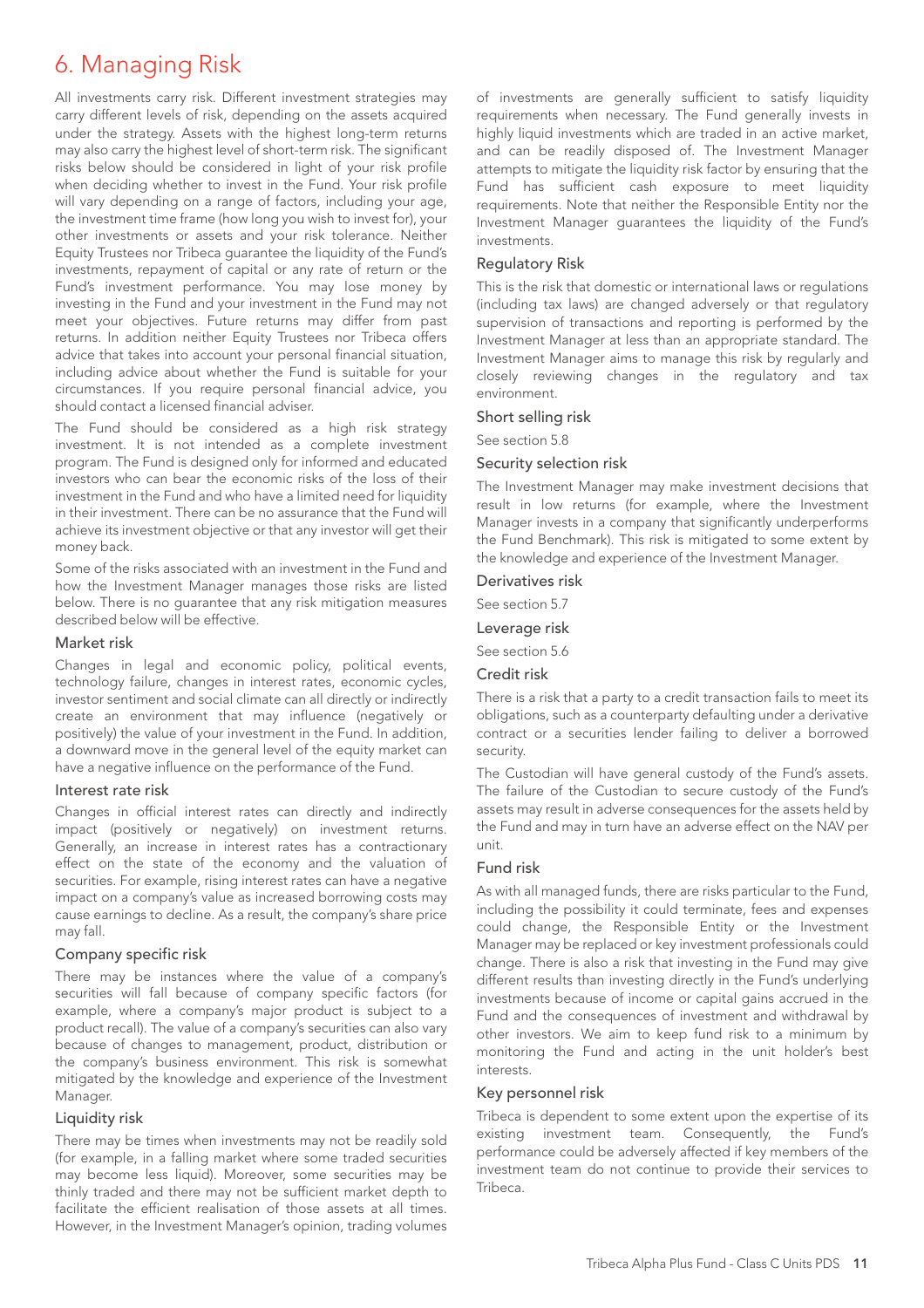#### Risk Management Policies

The Fund's overall risk management programme focuses on ensuring compliance with the Fund's Constitution, PDS, and the investment guidelines of the Fund and seeks to maximise the returns derived for the level of risk to which the Fund is exposed. Specific areas focused upon to ensure this compliance include:

#### Liquidity

Strict liquidity limits are adopted by the Fund. The Fund generally invests in highly liquid securities. Tribeca aims to invest the majority of the Fund's assets in listed securities which are traded in an active market, and can be readily disposed of. The maximum exposure to any particular stock will depend upon its specific liquidity and the time taken to trade into and out of the position.

#### Market Exposure

The portfolio is constructed to have an absolute risk profile that is broadly similar to that of the market. This means that most of the risk comes from stock specific sources and the portfolio is exposed to broader market moving events only as much as the Fund Benchmark.

#### Diversification

Many risks are driven by external factors that are not controllable. The broad approach to counter such risks is to maintain a high level of diversification across the portfolio. This controls the impact of stock specific events by limiting them to a finite amount.

#### Portfolio constraints

In addition to the broad impact of diversification, portfolio risk is controlled by placing explicit positions limits on individual stocks. These limits also extend to broader sector exposures and size positions within the portfolio. This keeps the exposure to individual stocks risks, as well broader style shifts across the market, under control.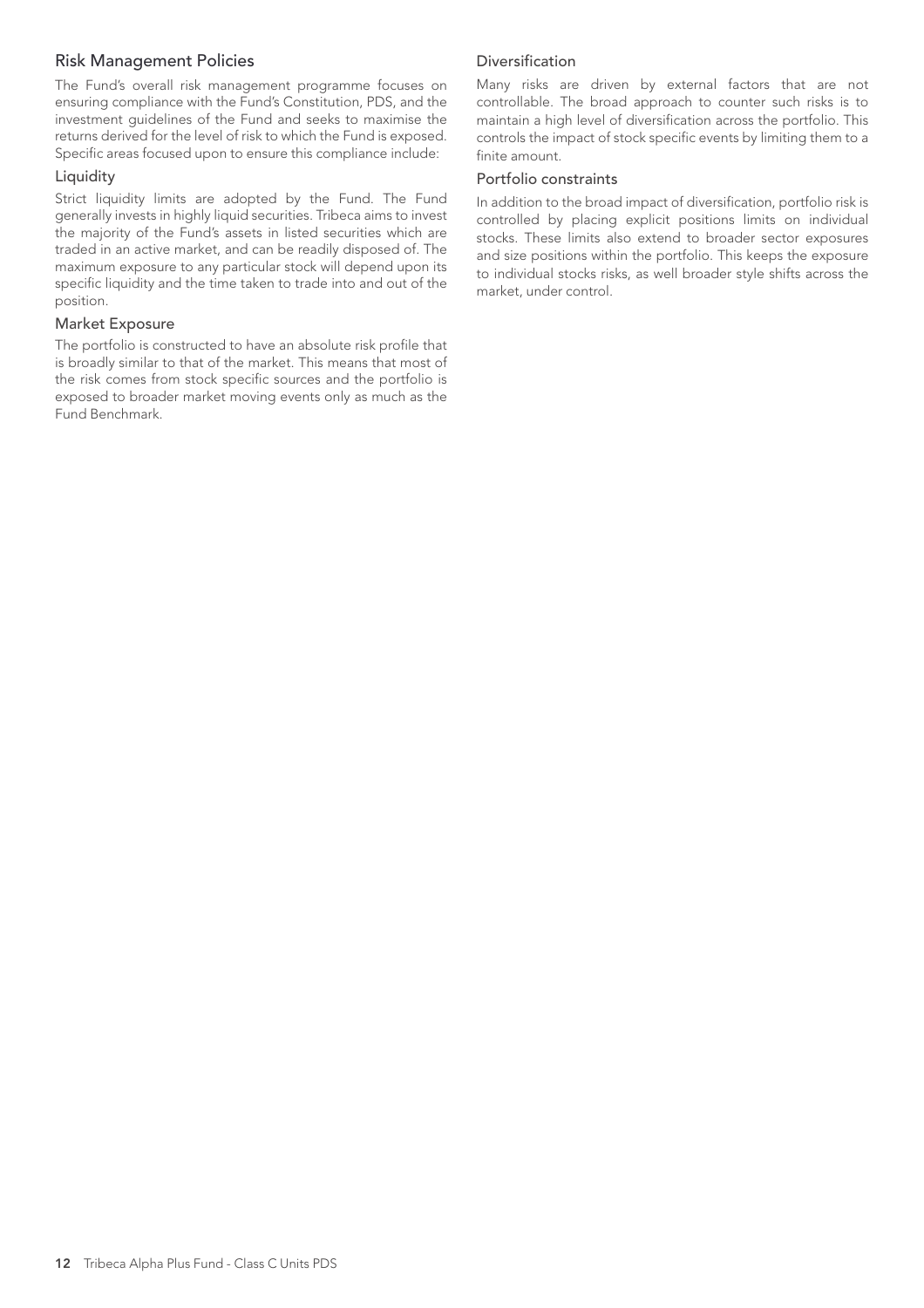## 7. Investing and Withdrawing

#### Initial applications

Investors can acquire units by completing an Application Form. Applicants must be 18 years of age or over. The minimum investment amount for the Fund is \$500,000. New Zealand investors must specify the amount in Australian dollars and application amounts quoted in New Zealand dollars are unable to be accepted.

To invest directly please complete the Application Form accompanying this PDS and send your original Application Form to:

Tribeca Alpha Plus Fund c/o Link Market Services PO Box 3721 Rhodes NSW 2138

Application money should be transferred to the bank account details shown in the Application Form. Please note that cash will not be accepted.

Indirect Investors should use the Application Form attached to their IDPS Guide (not the Application Form accompanying this PDS) to invest in the Fund. You will need to contact your IDPS Operator regarding the cut-off times for pricing purposes and the minimum investment amount.

The price at which units are acquired is determined in accordance with the Constitution ("Application Price"). The Application Price of Class C units, in general terms, is equal to the NAV referable to Class C units, divided by the number of units on issue in respect of Class C units plus any transaction costs.

Unit prices are calculated daily.

Applications can be made on any Business Day. However, for unit pricing purposes and income accrual purposes, any application received after 12.00pm (noon) on a Business Day will generally be treated as having been received the following Business Day.

If you are investing via an IDPS, you need to contact your IDPS operator regarding the cut-off times for pricing purposes.

Transaction costs may reduce the number of units which an investor receives when applying for units. See the 'Buy/Sell spread' information in the fees section for further information.

The Application Price will vary as the market value of assets in the Fund rises or falls.

#### Additional applications

You can generally make additional investments into the Fund at any time by sending us confirmation of your additional investment amount together with a completed Application Form to:

Tribeca Alpha Plus Fund c/o Link Market Services Fax: +61 2 9287 0373

Investors can add to their investment at any time, subject to Equity Trustees' approval. The minimum additional investment in the Fund for Class C units is \$10,000.

Please note that if cleared funds are not received the application will not be accepted.

## Terms and conditions for applications

Applications can be made at any time. Application cut-off times and unit pricing are set out in the initial applications section above.

Please note that we do not pay interest on application monies (any interest is credited to the Fund).

Equity Trustees reserves the right to refuse any application without giving a reason. If for any reason Equity Trustees refuses or is unable to process your application to invest in the Fund, Equity Trustees will return your application money to you, subject to regulatory considerations, less any taxes or bank fees in connection with the application. You will not be entitled to any interest on your application money in this circumstance.

Under the Anti-Money Laundering and Counter-Terrorism Financing Act 2006, applications made without providing all the information and supporting identification documentation requested on the Application Form cannot be processed until all the necessary information has been provided. As a result delays in processing your application may occur.

### Investments through an IDPS

Equity Trustees is not responsible for the operation of any IDPS. Indirect Investors should note that they are directing the IDPS Operator to arrange for their money to be invested in the Fund on their behalf. Indirect Investors do not become unit holders in the Fund or have rights of unit holders. The IDPS Operator becomes the unit holder in the Fund and acquires these rights. The IDPS Operator can exercise or decline to exercise the rights of a unit holder on their behalf according to the arrangement governing the IDPS.

Indirect Investors should refer to their IDPS Guide for information relating to their rights and responsibilities as an investor through the IDPS, including any information on the structure of the relevant IDPS, any fees and charges applicable to their investment and communication procedures for the relevant IDPS. Indirect Investors do not complete the Application Form attached to this PDS. Information regarding how to apply for units in the Fund (including Application Form where applicable) will also be contained in the IDPS Guide. Please ask your adviser or IDPS Operator if you have any questions about investing in the Fund through an IDPS. Equity Trustees accepts no responsibility for IDPS Operators or any failure by an IDPS Operator to provide investors with a current version of this PDS or to withdraw the PDS from circulation if required by Equity Trustees. If you invest in the Fund through an IDPS, your rights and liabilities will be governed by the terms and conditions of the relevant IDPS Guide.

## Cooling off period

If you are a Retail Client you may have a right to a 'cooling off' period in relation to an investment in the Fund within 14 days of the earlier of:

- confirmation of the investment being received or available; and
- the end of the fifth Business Day after the units are issued or sold.

A Retail Client may exercise this right by notifying Equity Trustees in writing at the address as stated in the Directory of this PDS. A Retail Client is entitled to a refund of their investment adjusted for any increase or decrease in the relevant Application Price(s) between the time we process your application and the time we receive the notification from you, as well as any other tax and other reasonable administrative expenses and transaction costs associated with the acquisition and termination of the investment.

A Retail Client's right to cool off does not apply in certain limited situations, such as if the issue is made under a distribution reinvestment plan, switching facility or represents additional contributions required under an existing agreement. Also, the right to cool off does not apply to you if you choose to exercise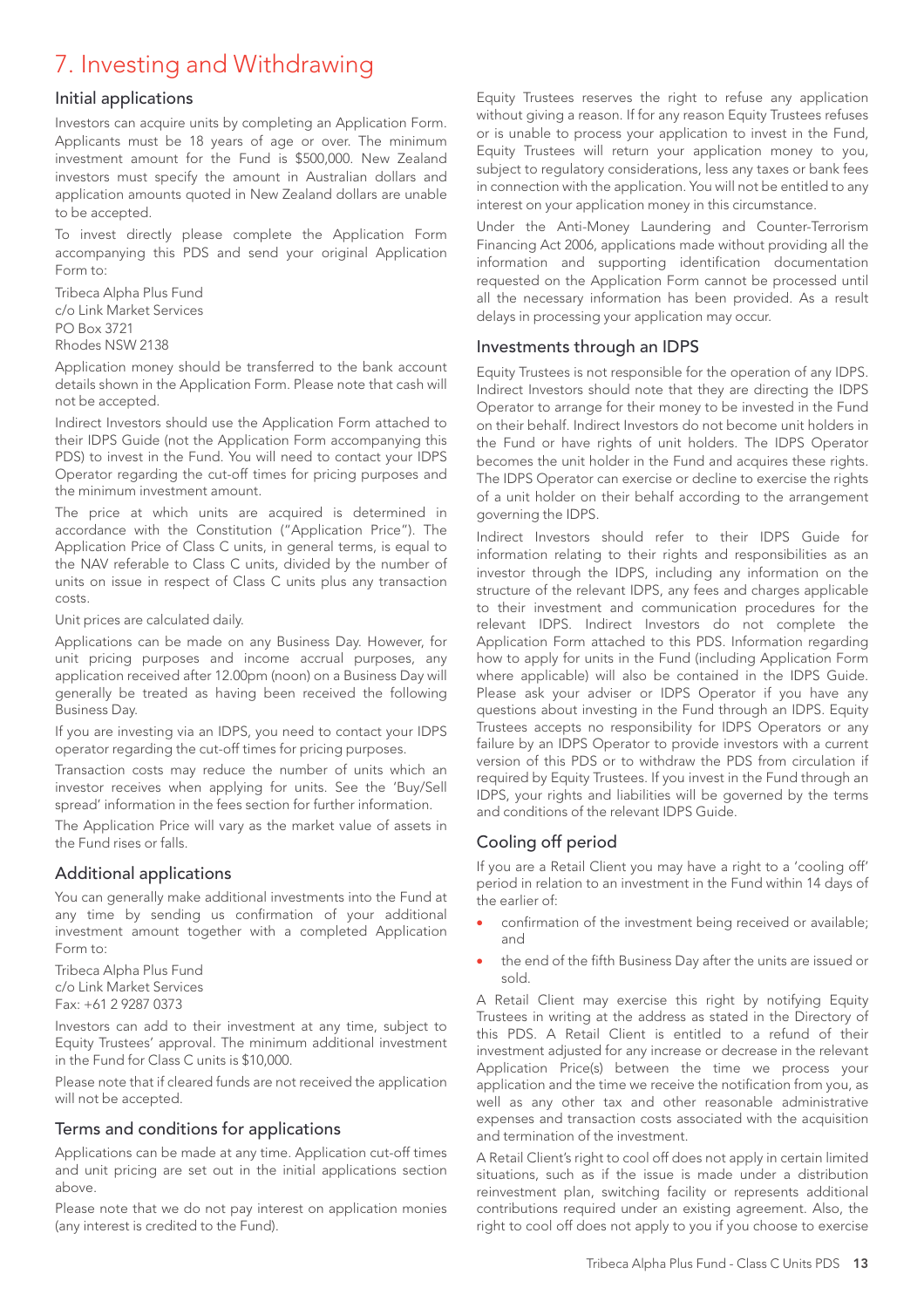your rights or powers as a unit holder in the Fund during the 14-day period. This could include selling part of your investment or switching it to another product.

Indirect Investors should refer to their IDPS Operator as to whether cooling off rights apply. The right to cool-off may not apply if you are investing indirectly in the Fund, for example, through an IDPS, even if you are a Retail Client. This is because you do not acquire the rights of a unit holder in the Fund. Rather, you will direct the IDPS Operator to arrange for your monies to be invested in the Fund on your behalf. The terms and conditions of the IDPS Guide or similar type document will govern your investment in relation to the Fund and any rights you may have in this regard.

### Making a withdrawal

Investors of the Fund can withdraw all or a portion of their investment by written request to:

Tribeca Alpha Plus Fund c/o Link Market Services PO Box 3721 Rhodes NSW 2138

Fax: +61 2 9287 0373

The minimum withdrawal amount is \$10,000. Refer below for 'Terms and conditions for withdrawals'. All withdrawal requests must be signed by the investor(s) and withdrawals will only be paid directly to the unit holder's bank account held in the name of the unit holder with an Australian domiciled bank. Withdrawal payments will not be made to third parties.

The price at which units are withdrawn is determined in accordance with the Constitution ("Withdrawal Price"). The Withdrawal Price of Class C units, in general terms, is equal to the NAV of Class C units divided by the number of Class C units on issue, less any transaction costs.

Unit prices are calculated daily.

Withdrawals requests can be made on any Business Day. However, for unit pricing purposes and income accrual purposes, any withdrawal request received after 12.00pm (noon) on a Business Day will generally be treated as having been received the following Business Day.

Transaction costs may reduce the amount which an investor receives on withdrawal. See the 'Buy/Sell spread' information in the fees section for further information.

The Withdrawal Price will vary as the market value of assets in the Fund rises or falls.

Withdrawal requests received from New Zealand investors must specify:

- the withdrawal amount in Australian dollars; or
- the number of units to be withdrawn.

We are unable to accept withdrawal amounts quoted in New Zealand dollars. Please note that the withdrawal amount paid to you will be in Australian dollars and may differ from the amount you receive in New Zealand dollars due to:

- Foreign Exchange spreads between Australian and New Zealand dollars (currency rate differs daily); and
- Overseas Telegraphic Transfer ("OTT") costs.

Withdrawals will only be paid directly to the unit holder's bank account held in the name of the unit holder with an Australian domiciled bank. Withdrawal payments will not be made to third parties.

## Access to funds

Investors wishing to withdraw units can do so by sending a written request to withdraw from the Fund.

Equity Trustees will generally pay withdrawals within 7 days of receipt of a withdrawal request for the relevant amount. However, the Constitution of the Fund allows Equity Trustees to make payment up to 30 days after receipt of a withdrawal request. This period may be extended by a further 30 days if the Responsible Entity considers that it is in the best interests of members to do so, or by the number of days during which an Exceptional Circumstance, described in the next paragraph, apply. An Exceptional Circumstance is where if it is not possible or not in the best interests of unit holders for the Responsible Entity to process redemption requests or pay the Withdrawal Price in respect of a redemption request the Responsible Entity has accepted. Such circumstances may include, but are not necessarily limited to:

- restricted or suspended trading;
- extreme price fluctuation; and
- uncertainty in the market for an asset of the Fund.

The Responsible Entity also has a right to suspend the consideration of withdrawal requests where an Exceptional Circumstance is present.

Equity Trustees reserves the right to fully redeem your investment upon 30 days' notice if your investment balance in the Fund falls below \$500,000 as a result of processing your withdrawal request.

If Equity Trustees increases this minimum balance, Equity Trustees may, after giving 30 days' notice to a unit holder who holds units with an aggregate Withdrawal Price less than the then current minimum balance, redeem that unit holder's units without a need for a withdrawal request. Equity Trustees may also request that a unit holder dispose of their units to a person who is an Eligible Person or where the Fund is liquid (as defined in the Corporations Act), lodge a withdrawal request in respect of all units the unit holder holds within 30 days (or such longer period as Equity Trustees may determine from time to time). If the unit holder fails to comply with that request and the Fund is liquid, Equity Trustees may compulsorily redeem the unit holder's units.

## Terms and conditions for withdrawals

Equity Trustees will refuse to comply with any request if the requesting party does not satisfactorily identify themselves as the investor.

In some circumstances, where an investor makes a large withdrawal request (5% or more of the units on issue in that class at the start of the relevant distribution period), their withdrawal proceeds may be taken to include a component of distributable income. Refer to 'Distributions'.

By lodging a withdrawal request you release, discharge and agree to indemnify Equity Trustees from and against any and all losses, liabilities, actions, proceedings, account claims and demands arising from any withdrawal request. You also agree that any payment made in accordance with the withdrawal request shall be a complete satisfaction of the obligations of Equity Trustees, notwithstanding any fact or circumstance including that the payment was made without your knowledge or authority. You agree that if the payment is made in accordance with the withdrawal request, you and any person claiming through or under you shall have no claim against Equity Trustees in relation to the payment.

Where the Fund is not liquid (as defined in the Corporations Act) an investor does not have a right to withdraw from the Fund and can only withdraw where the Responsible Entity makes a withdrawal offer to investors in accordance with the Corporations Act. The Responsible Entity is not obliged to make such offers. The Fund will be liquid if at least 80% of the assets of the Fund are liquid assets. Generally, liquid assets are money in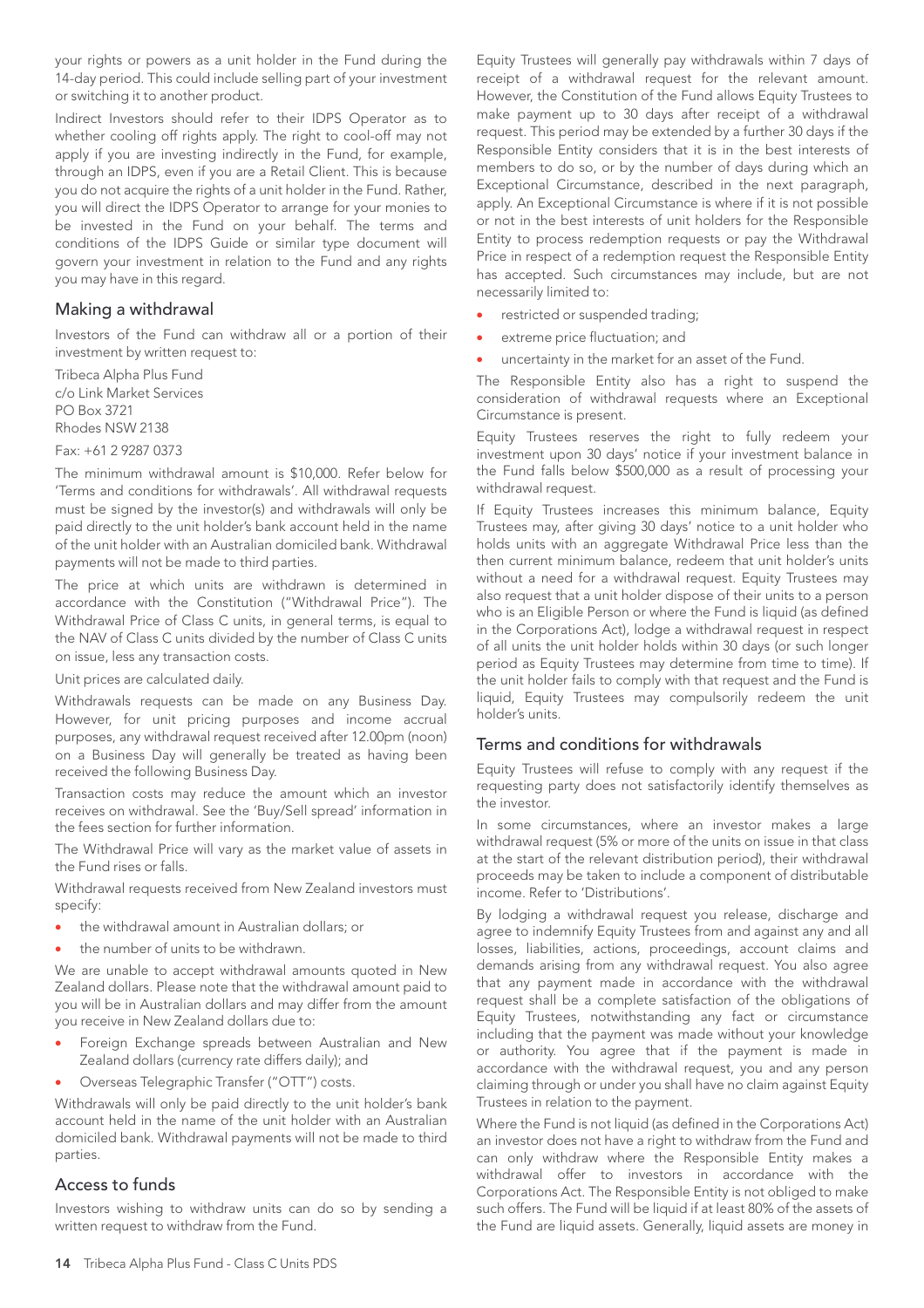an account or on deposit with a financial institution, bank accepted bills, marketable securities, other prescribed property and other assets that the Responsible Entity reasonably expects can be realised for their market value within the period specified in the Fund Constitution for satisfying withdrawal requests while the Fund is liquid.

### **Distributions**

A distribution comprises the investor's share of any distributable income (including taxable capital gains) earned by the Fund. An investor's share of any net income is generally based on the number of units held by the investor at the end of the distribution period. However, in some circumstances, an investor may receive a distribution where they have made a large withdrawal from the Fund (i.e. where the withdrawal comprises 5% or more of a class of units on issue at the start of the relevant distribution period). In these circumstances their withdrawal proceeds may be taken to include a component of distributable income.

Generally, the income entitlements of investors are determined half yearly (at the end of June and December) and distributions are normally paid by the 15th of the following month although the distribution at the end of the financial year may take place later. Although Equity Trustees proposes to calculate and pay income distributions half yearly, the Fund's Constitution allows for a distribution period of up to 12 months.

You can have your distribution reinvested or paid to your nominated bank account held in your name with an Australian domiciled bank. Investors who do not indicate a preference will have their distributions automatically reinvested at the next NAV Price calculated after the end of the distribution period. The Fund's Constitution provides for money payable to an investor to be reinvested where the Responsible Entity attempts to pay the money by electronic transfer and the electronic transfer fails on 3 occasions.

#### New Zealand investors

New Zealand investors can only have their distribution reinvested. When the distribution is reinvested, New Zealand investors will be allotted units in accordance with the terms and conditions set out in this PDS.

The distribution reinvestment plan described in this PDS is offered to New Zealand investors on the following basis:

- At the time the price of the units allotted pursuant to the distribution reinvestment plan is set, the Responsible Entity will not have any information that is not publicly available that would, or would be likely to, have a material adverse effect on the realisable price of the units if the information were publicly available.
- The right to acquire, or require the Responsible Entity to issue, units will be offered to all investors of the same class, other than those resident outside New Zealand who are excluded so as to avoid breaching overseas laws.
- Units will be issued on the terms disclosed to you, and will be subject to the same rights as units issued to all investors of the same class as you.

There is available from the Responsible Entity, on request and free of charge, a copy of the most recent annual report of the Fund, the most recent financial statements of the Fund, the auditor's report on those financial statements, the PDS and the Constitution for the Fund (including any amendments). Other than the Constitution, these documents may be obtained electronically from www.eqt.com.au.

## Valuation of the Fund

The value of the investments of the Fund is generally determined every Business Day in accordance with the Constitution. The NAV per unit is generally determined on each Business Day on the basis of the value of the investments of the Fund referrable to Class C units (after taking into account any liabilities), in accordance with the Constitution.

For example, the Application Price of Class C units is based on the NAV of Class C divided by the number of Class C units on issue. Equity Trustees can also make an allowance for transaction costs required for buying investments in determining the Application Price of a Class C unit. This allowance is known as a Buy spread. As at the date of this PDS the Buy spread is 0.30%. Please refer to the 'Additional explanation of fees and expenses' section for additional information on Buy spreads.

#### Joint account operation

For joint accounts, each signatory must sign withdrawal requests. Please ensure both signatories sign the declaration in the Application Form. Joint accounts will be held as joint tenants.

#### Authorised signatories

You can appoint a person, partnership or company as your authorised signatory. To do so, please nominate them on the initial Application Form and have them sign the relevant sections. If a company is appointed, the powers extend to any director and officer of the company. If a partnership is appointed, the powers extend to all partners. Such appointments will only be cancelled or changed once we receive written instructions from you to do so.

Once appointed, your authorised signatory has full access to operate your investment account for and on your behalf. This includes the following:

- making additional investments;
- requesting income distribution instructions to be changed;
- withdrawing all or part of your investment;
- changing bank account details;
- enquiring and obtaining copies of the status of your investment; and
- having online account access to your investment.

If you do appoint an authorised signatory:

- you are bound by their acts;
- you release, discharge and indemnify us from and against any losses, liabilities, actions, proceedings, account claims and demands arising from instructions received from your authorised representatives; and
- you agree that any instructions received from your authorised representative shall be complete satisfaction of our obligations, even if the instructions were made without your knowledge or authority.

#### Electronic instructions

If an investor instructs Equity Trustees by electronic means, such as facsimile, email or internet the investor releases Equity Trustees from and indemnifies Equity Trustees against, all losses and liabilities arising from any payment or action Equity Trustees makes based on any instruction (even if not genuine) that Equity Trustees receives by an electronic communication bearing the investor's investor code and which appears to indicate to Equity Trustees that the communication has been provided by the investor eg. a signature which is apparently the investor's and that of an authorised signatory for the investment or an email address which is apparently the investor's. The investor also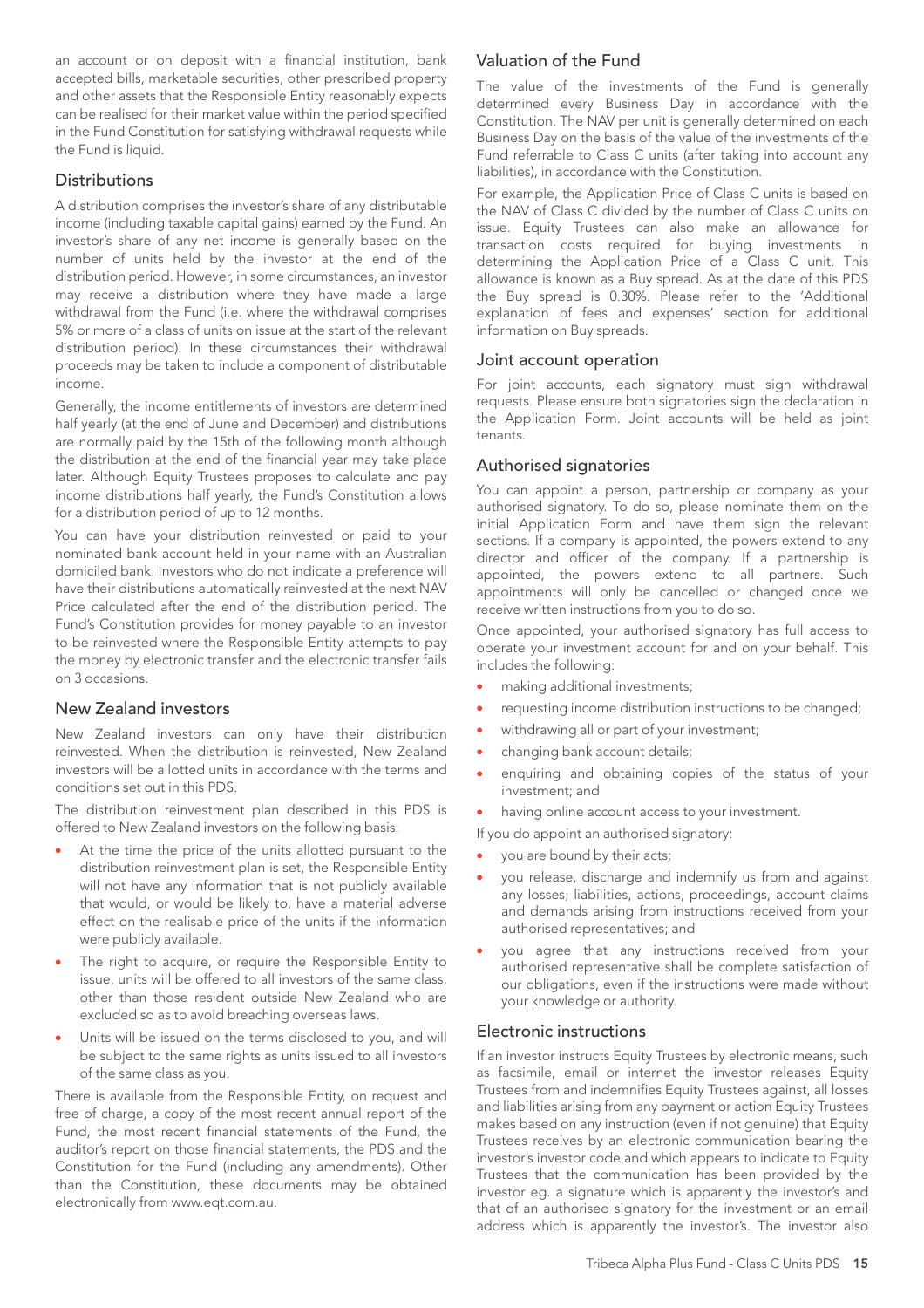agrees that neither they nor anyone claiming through them has any claim against Equity Trustees or the Fund in relation to such payments or actions. There is a risk that a fraudulent withdrawal request can be made by someone who has access to an investor's investor code and a copy of their signature or email address.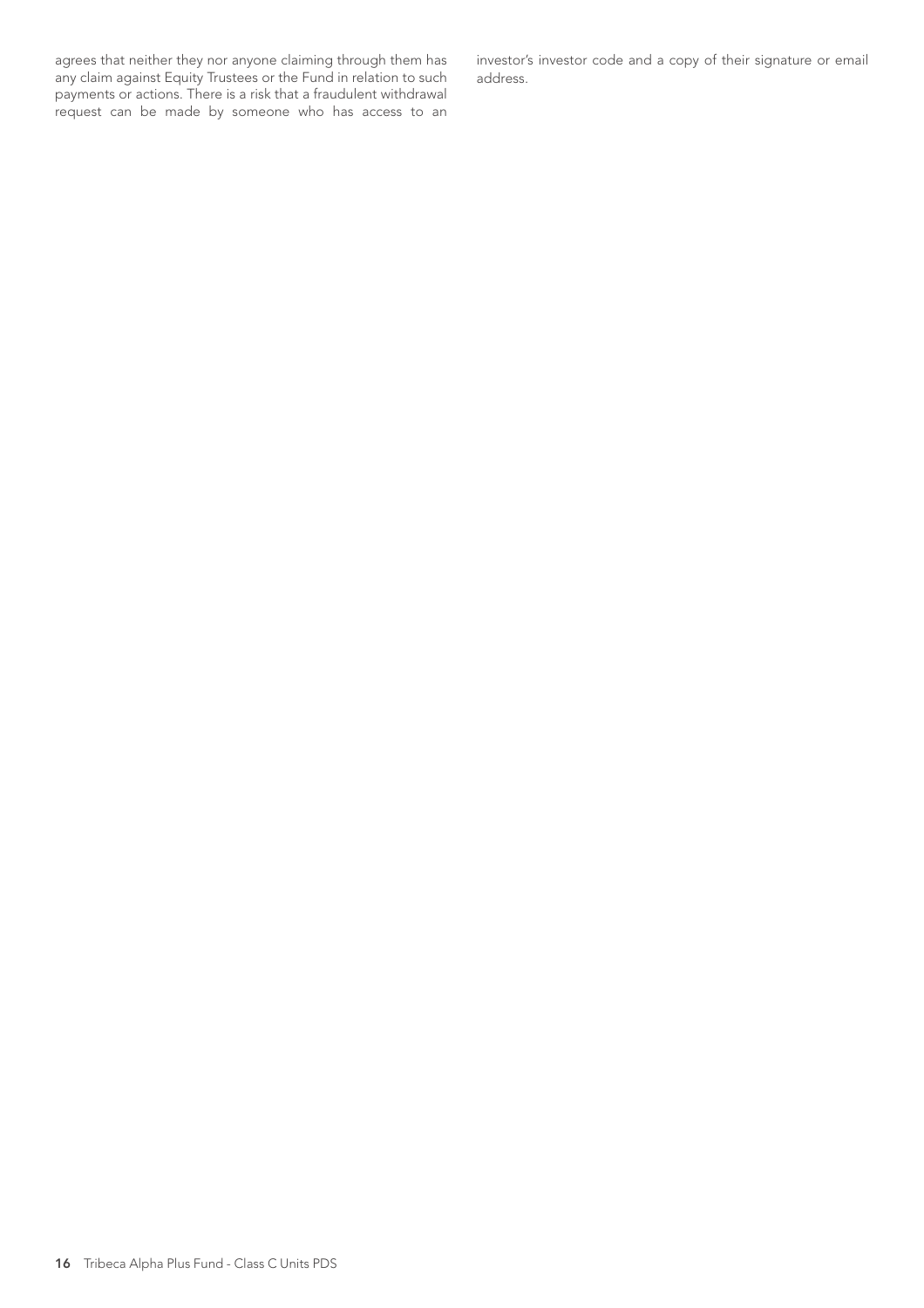## 8. Keeping Track of Your Investment

#### **Enquiries**

If you have any questions regarding the Fund you can call Tribeca on +61 2 9640 2600 or visit www.tribecaip.com.au

### Complaints resolution

Equity Trustees has an established complaints handling process and is committed to properly considering and resolving all complaints. If you have a complaint about your investment, please contact us on:

Phone: 1300 133 472 Post: Equity Trustees Limited GPO Box 2307, Melbourne VIC 3001 Email: compliance@eqt.com.au

We will acknowledge receipt of the complaint as soon as possible and in any case within 3 days of receiving the complaint. We will seek to resolve your complaint as soon as practicable but not more than 45 days after receiving the complaint.

If you are not satisfied with our response to your complaint, you may be able to lodge a complaint with the Financial Ombudsman Service ("FOS") or from 1 November 2018, direct the complaint to the Australian Financial Complaints Authority ("AFCA"), which will replace FOS.

Contact details are: Online: www.fos.org.au or www.afca.org.au Phone: FOS on 1800 367 287 or AFCA on 1800 931 678 Email: info@fos.org.au or info@afca.org.au Post: GPO Box 3, Melbourne VIC 3001.

The external dispute resolution body is established to assist you in resolving your complaint where you have been unable to do so with us. However, it's important that you contact us first.

## Reports

We will make the following statements available to all investors;

- A transaction confirmation statement, showing a change in your unit holding (provided when a transaction occurs or on request).
- The relevant fund's annual audited accounts for each period ended 30 June.
- Annual distribution, tax and confirmation of holdings statements for each period ended 30 June.
- Annual report detailing each of the following:
	- the actual allocation to each asset type;
	- the key service providers if they have changed since the latest report given to investors, including any change in their related party status.

The latest annual report will be available online from or available on the investor portal https://mymanagedfunds.com.au/Funds/ Tribeca/Login.

The following information is available on the investor portal and/or is disclosed monthly:

- the current total NAV of the Fund and the redemption value of a unit in each class of units as at the date the NAV was calculated;
- key service providers if they have changed since last report given to investors, including any change to their related party status;
- the monthly or annual investment returns over at least a five-year period (or, if the Fund has not been operating for five years, the returns since its inception);
- for each of the following matters since the last report on those matters:
	- the net return on the Fund's assets after fees, costs and taxes;
	- any material change in the Fund's risk profile;
	- any material change in the Fund's strategy; and
	- any change in the individuals playing a key role in investment decisions for the Fund.

By applying to invest in the Fund, you agree that, to the extent permitted by law, any periodic information which is required to be given to you under the Corporations Act or ASIC policy can be given to you by making that information available on Equity Trustees' or Tribeca's website.

Please note that Indirect Investors who access the Fund through an IDPS will receive reports directly from the IDPS Operator and not from the Responsible Entity. However, Equity Trustees will be providing the reports described above to relevant IDPS Operators. Indirect Investors should refer to their IDPS Guide for information on the reports they will receive regarding their investment.

The Tribeca Alpha Plus Fund is not currently a disclosing entity as defined by the Corporations Act. If it becomes a disclosing entity (generally this will occur when there are 100 investors or more), it will be subject to regular reporting and disclosure obligations. Investors will have a right to obtain a copy, free of charge, of any of the following documents:

- the most recent annual financial report lodged with ASIC by the Fund;
- any half yearly financial report lodged with ASIC by the Fund after the lodgement of that annual financial report but before the date of the PDS; and
- any continuous disclosure notices lodged given by the Fund after the lodgement of that annual financial report but before the date of this PDS.

These documents can also be obtained from or inspected at an ASIC office.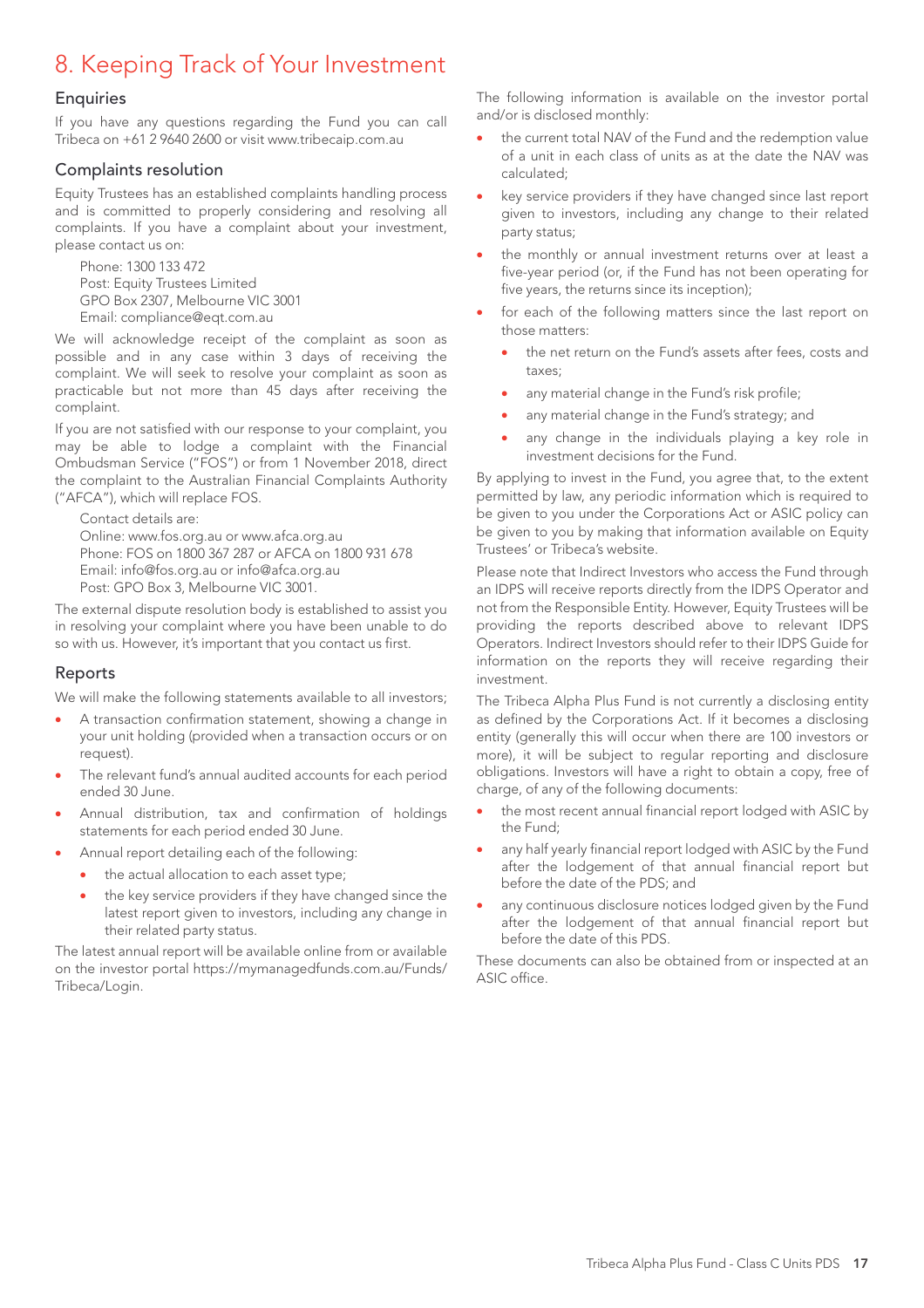## 9. Fees and Other Costs

The warning statement below is required by law to be displayed at the beginning of the 'Fees and other costs' section of product disclosure statements for managed investment products. The example given in the warning statement does not relate to any investments described within this PDS.

## DID YOU KNOW?

Small differences in both investment performance and fees and costs can have a substantial impact on your long-term returns. For example, total annual fees and costs of 2% of your account balance rather than 1% could reduce your final return by up to 20% over a 30 year period (for example, reduce it from \$100,000 to \$80,000).

You should consider whether features such as superior investment performance or the provision of better member services justify higher fees and costs.

You may be able to negotiate to pay lower contribution fees and management costs where applicable. Ask the fund or your financial adviser.

## TO FIND OUT MORE

If you would like to find out more, or see the impact of the fees based on your own circumstances, the Australian Securities and Investments Commission (ASIC) website (www.moneysmart.gov.au) has a managed funds fee calculator to help you check out different fee options.

You should read all the information about fees and costs because it is important to understand their impact on your investment. For Indirect Investors, the fees listed in the 'Fees and other costs' section of this PDS are in addition to any other fees and charges charged by your IDPS Operator.

The following table shows fees and other costs that you may be charged. These fees and costs may be deducted from your money, from the returns on your investment or from the assets of the Fund as a whole. Information about taxation is set out in Section 10 of this document.

| Type of fee or cost                                                          | Amount                                                                                                  | How and when paid                                                                                                                                                                                                                                                                           |
|------------------------------------------------------------------------------|---------------------------------------------------------------------------------------------------------|---------------------------------------------------------------------------------------------------------------------------------------------------------------------------------------------------------------------------------------------------------------------------------------------|
| Fees when your money moves in or out of the Fund <sup>1</sup>                |                                                                                                         |                                                                                                                                                                                                                                                                                             |
| Establishment fee<br>The fee to open your investment                         | <b>Nil</b>                                                                                              | There is no establishment fee payable<br>when you set up your investment in the<br>Fund.                                                                                                                                                                                                    |
| Contribution fee<br>The fee on each amount contributed to<br>your investment | Nil                                                                                                     | There is no contribution fee payable<br>when you invest in the Fund.                                                                                                                                                                                                                        |
| Withdrawal fee<br>The fee on each amount you take out of<br>your investment  | Nil                                                                                                     | There is no withdrawal fee payable when<br>you withdraw investments from the Fund.                                                                                                                                                                                                          |
| Exit fee<br>The fee to close your investment                                 | Nil                                                                                                     | There is no exit fee payable when you<br>close your investment in the Fund.                                                                                                                                                                                                                 |
| Management costs <sup>2</sup>                                                |                                                                                                         |                                                                                                                                                                                                                                                                                             |
| The fees and costs for managing your<br>investment*                          | Management fees: 0.92%* (inclusive of<br>the net impact of GST and RITC) p.a. of<br>the NAV of the Fund | Management costs (excluding the<br>performance fee) are calculated and<br>accrued daily based on the NAV of the<br>Fund referrable to Class C units. The<br>accrued fees are paid in arrears from the<br>Fund assets referable to Class C units<br>within 14 days of the end of each month. |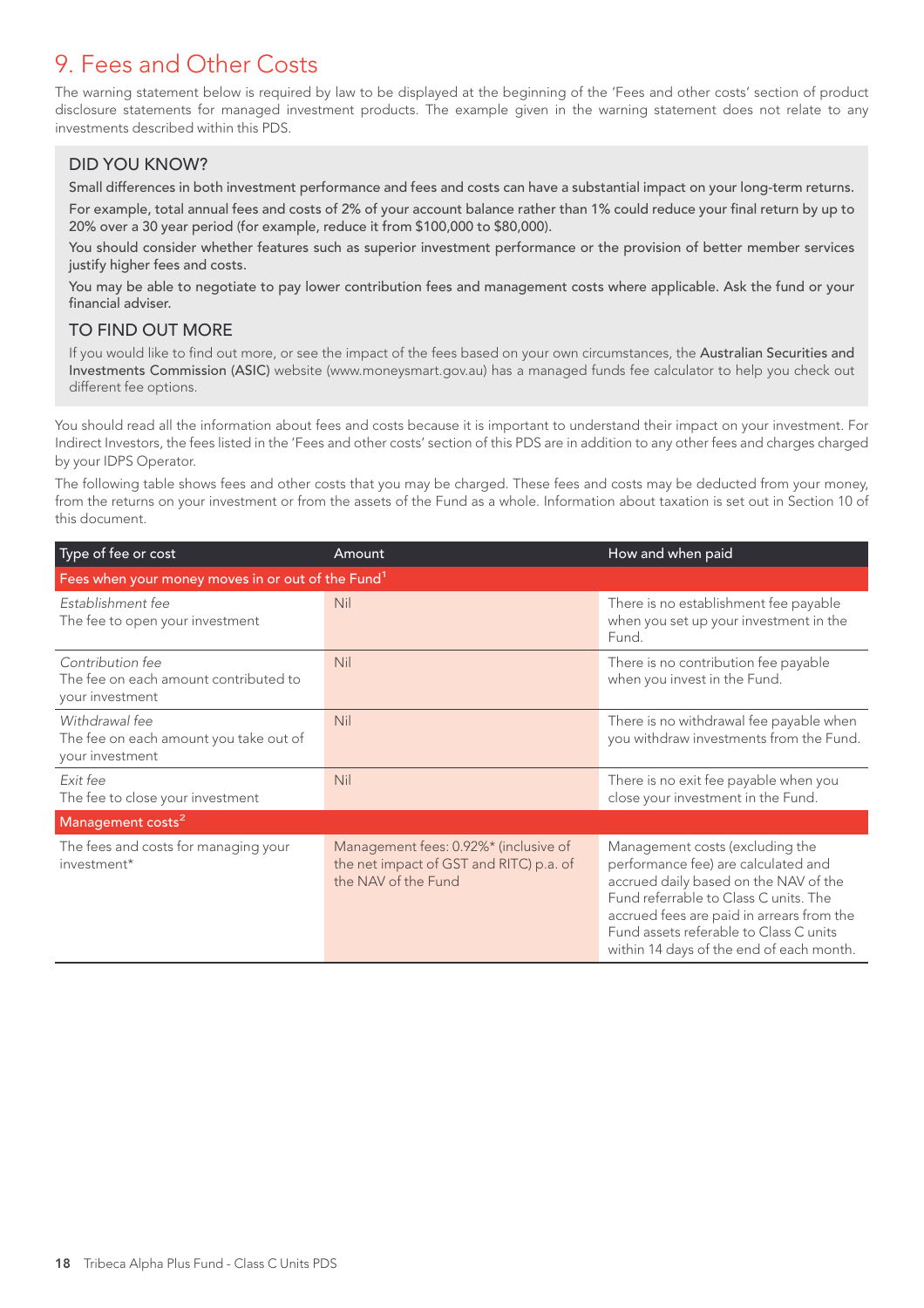| Type of fee or cost | Amount                                                                                                                                                                             | How and when paid                                                                                                                                                                                                                                                                                                                                                                                                                                                                                                                                                                                                                                |
|---------------------|------------------------------------------------------------------------------------------------------------------------------------------------------------------------------------|--------------------------------------------------------------------------------------------------------------------------------------------------------------------------------------------------------------------------------------------------------------------------------------------------------------------------------------------------------------------------------------------------------------------------------------------------------------------------------------------------------------------------------------------------------------------------------------------------------------------------------------------------|
| Performance fees    | Plus<br>A performance fee charged by the<br>Investment Manager at 15.38% (inclusive<br>of the net impact of GST and RITC) of the<br>investment return above the Fund<br>Benchmark. | This fee is payable to the Investment<br>Manager as an expense of the Fund. A<br>performance fee calculation is<br>undertaken daily in respect of Class C<br>units to determine whether any<br>performance fee amount should be<br>notionally accrued in the unit price of<br>Class C units. The amounts calculated are<br>aggregated and, if the aggregated<br>amount is positive at the end of each 6<br>month period ending 30 June and<br>31 December (Performance Fee Period),<br>the aggregate amount is paid in arrears<br>by deduction from the Fund assets<br>referrable to Class C units at the end of<br>each Performance Fee Period. |
|                     |                                                                                                                                                                                    |                                                                                                                                                                                                                                                                                                                                                                                                                                                                                                                                                                                                                                                  |

<sup>1</sup> \* This fee can be negotiated. See "Differential fees" below.

#### Additional Explanation of Fees and Costs

#### What do the Management Costs pay for?

Management Costs comprise the additional fees or costs that a unitholder incurs by investing in the Fund rather than by investing directly in the assets.

In addition, Management Costs do not include transactional and operational costs (i.e. costs associated with investing the underlying assets, some of which may be recovered through Buy/Sell Spreads).

#### Management fees

The management fees of 0.92% p.a. of the NAV of the Fund is payable to the Responsible Entity of the Fund for managing the assets and overseeing the operations of the Fund. The management fees are accrued daily and paid from the Fund monthly in arrears and reflected in the unit price. As at the date of this PDS, ordinary expenses such as investment management fees, custodian fees, administration and audit fees, and other ordinary expenses of operating the Fund are covered by the management fees.

The management fees shown above do not include extraordinary expenses (if they are incurred in future), such as litigation costs or the costs of convening unitholder meetings.

#### Performance fees

The management costs for the Fund include a performance fee. The performance fee is payable to the Investment Manager as an expense of the Class C units. For each Performance Fee Period, the Investment Manager is entitled to a performance fee for Class C units equal to the aggregate of the performance fee calculated daily as explained below.

The performance fee is 15.38% of the difference between the NAV referable to Class C units (before the performance fee and adjusted for applications and withdrawals) ("Class C Adjusted NAV") as at the current valuation day and the Class C Adjusted NAV as at the previous valuation day adjusted for the

percentage change in the performance hurdle return for that valuation day. Each Business Day is considered to be a valuation day. The performance hurdle return for Class C units is the S&P/ASX 200 Accumulation Index return and management costs.

The performance fee for Class C units is notionally accrued daily in the unit price for Class C units. The minimum daily performance fee included in the Class C unit price is zero and if it is a negative figure, the fee will not be accrued in the unit price for Class C units until it reaches a positive figure.

If the aggregate performance fee calculated daily for Class C units is zero or negative at the end of a Performance Fee Period, no performance fee is payable for that period and no performance fee accrual will be included in the daily unit price for Class C units for the next Performance Fee Period until the fee is positive again. Any underperformance during the Performance Fee Period must be recouped before the Investment Manager becomes entitled to a performance fee for a Performance Fee Period (this is known as a high water mark).

If payable, the performance fee for Class C units is paid from the Fund's assets to the Investment Manager at the end of each Performance Fee Period.

Based on the current calculation methodology for the performance fees, the Responsible Entity has estimated that the typical ongoing performance fees payable per annum may be \$0 assuming an average account balance of \$100,000 during the year. Prior periods have been taken into account in calculating this estimate. However, this is not a forecast as the actual performance fee for the current and future financial years may differ. The Responsible Entity cannot guarantee that performance fees will remain at their previous level or that the performance of the Fund will outperform the benchmark.

The following table illustrates examples of the performance fee payable in respect of Class C units for various investment returns assuming a constant investment of \$250,000.

| Investment return (%) p.a. in<br>excess of the Fund<br>Benchmark (after deducting<br>management costs,<br>excluding the performance<br>$fee)^*$ | Opening monthly value | <b>Performance Fee</b> | Example performance fee (\$) |
|-------------------------------------------------------------------------------------------------------------------------------------------------|-----------------------|------------------------|------------------------------|
| $-1.00\%$                                                                                                                                       | \$500,000.00          | 15.38%                 | \$0.00                       |
| $0.00\%$                                                                                                                                        | \$500,000.00          | 15.38%                 | \$0.00                       |
| 1.00%                                                                                                                                           | \$500,000.00          | 15.38%                 | \$1,025.00                   |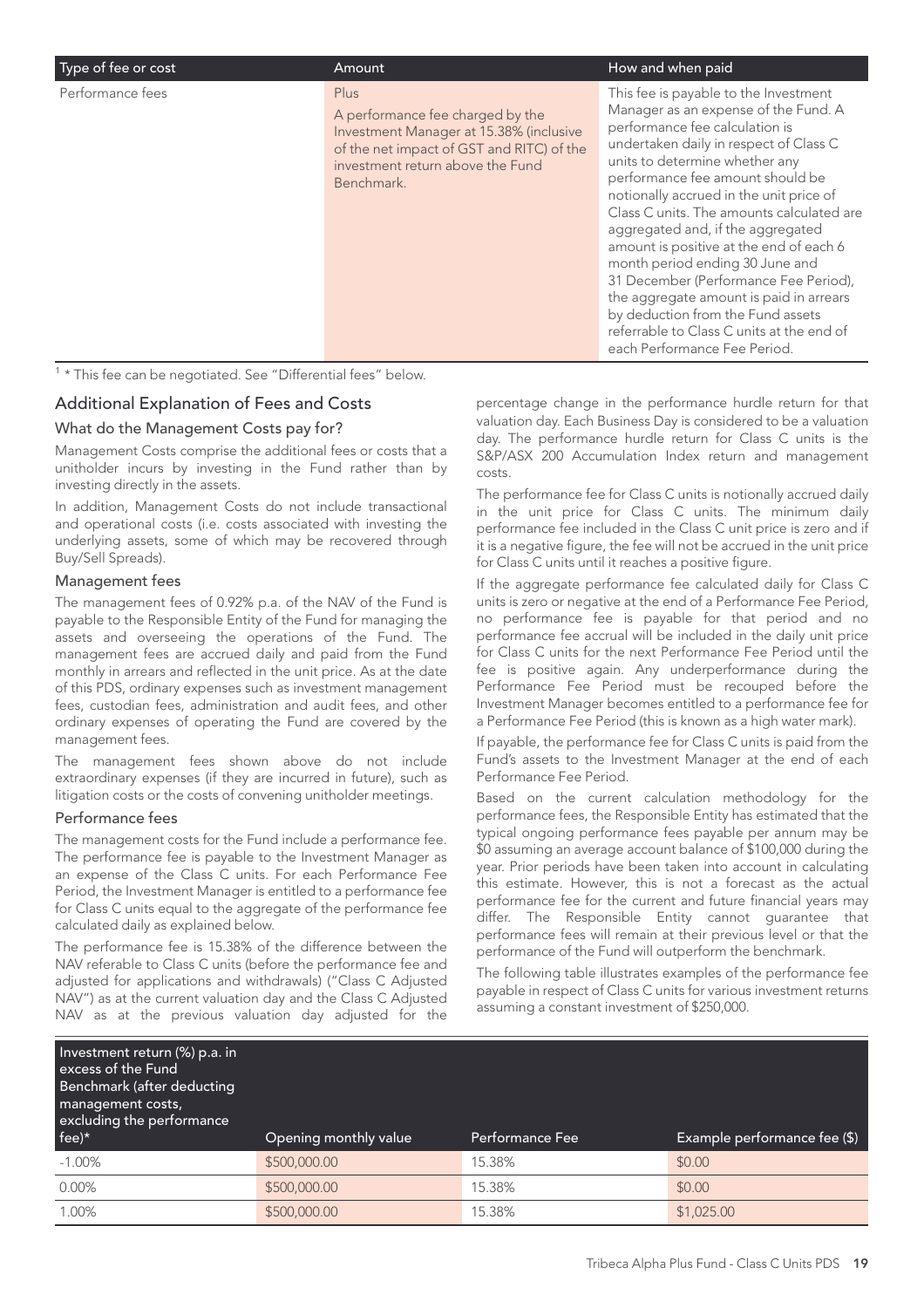| Investment return (%) p.a. in<br>excess of the Fund<br>Benchmark (after deducting<br>management costs,<br>excluding the performance |                       |                 |                              |
|-------------------------------------------------------------------------------------------------------------------------------------|-----------------------|-----------------|------------------------------|
| fee)*                                                                                                                               | Opening monthly value | Performance Fee | Example performance fee (\$) |
| 2.00%                                                                                                                               | \$500,000.00          | 15.38%          | \$2,050.00                   |
| 4.00%                                                                                                                               | \$500,000.00          | 15.38%          | \$4,100.00                   |
| $6.00\%$                                                                                                                            | \$500,000.00          | 15.38%          | \$6,150.00                   |

\* Assuming no change in Fund size over the period and assuming no applications and withdrawals.

Please note that in the above table:

- Investment returns have been prepared by simple addition or deduction of the investment return (before calculating the performance fee) of Class C units less the return of the S&P/ASX 200 Accumulation Index.
- Assumes no cash flows during the month.
- The examples are provided to assist investors to understand the effect of the performance fee on investment returns.
- The investment return is assumed to accrue evenly over the course of each Performance Fee Period in the year.
- The investment returns are for illustrative purposes only and are not intended to be indicative of the future investment returns for Class C units.
- The investment return does not include tax payable on the investment return.

A separate fee arrangement may be negotiated from time to time with certain investors who are Wholesale Clients or IDPS Operators. For example, we may rebate some of the management costs to some of the IDPS Operators, because they offer the Fund on their investment menu.

Any payments to IDPS Operators would only be made if it complies with the Corporations Act.

#### Transactional and operational costs

In managing the assets of the Fund, the Fund may incur transaction costs such as brokerage, settlement costs, clearing costs and applicable stamp duty when assets are bought and sold. This generally happens when the assets of a fund are changed in connection with day-to-day trading or when there are applications or withdrawals which cause net cash flows into or out of a fund.

The Buy/Sell Spread reflects the estimated transaction costs incurred in buying or selling assets of the Fund when investors invest in or withdraw from the Fund. The Buy/Sell Spread is an additional cost to the investor but is incorporated into the unit price and incurred when an investor invests in or withdraws from the Fund and is not separately charged to the investor. The Buy/Sell Spread is paid into the Fund and not paid to Equity Trustees or the Investment Manager. The estimated Buy/Sell Spread is 0.30% upon entry and 0.30% upon exit (\$15 for each \$5,000 invested or withdrawn). The Buy/Sell Spread can be altered by the Responsible Entity at any time. The Responsible Entity may also waive the Buy/Sell Spread in part or in full at its discretion.

Transactional costs which are incurred other than in connection with applications and withdrawals arise through the day-to-day trading of the Fund's assets and are reflected in the Fund's unit price. As these costs are factored into the Net Asset Value of the Fund and reflected in the unit price, they are an additional implicit cost to the investor and are not a fee paid to the Responsible Entity. These costs can arise as a result of bid-offer spreads (the difference between an asset's bid/buy price and offer/ask price) being applied to securities traded by the Fund. Liquid securities generally have a lower bid-offer spread while less liquid assets have a higher bid-offer spread reflecting the compensation taken by market makers in providing liquidity for that asset.

During the financial year ended 30 June 2018, the total transaction costs for the Fund were estimated to be 2.08% of the NAV of the Fund, of which 1.73% of these transaction costs were recouped via the Buy/Sell Spread, resulting in a net transactional cost to the Fund of 2.05% p.a.

#### IDPS

For Indirect Investors, the fees listed in the 'Fees and other costs' section of this PDS are in addition to any other fees and charges by your IDPS Operator.

#### Differential fees

The Responsible Entity or the Investment Manager may from time to time negotiate a different fee arrangement (by way of a rebate or waiver of fees) with investors who are Wholesale Clients in Australia or Wholesale Investors in New Zealand.

#### Payments to IDPS operators

Subject to the law, annual payments may be paid to some IDPS Operators because they offer the Fund on their investment menus. Product access is paid by BNP Paribas Asset Management out of its management fees and is not an additional cost to the investor. If the payment of annual fees to IDPS Operators is limited or prohibited by the law, Equity Trustees will ensure the payment of such fees is reduced or ceased.

#### Can the fees change?

Yes, all fees can change without investor consent. In most circumstances the Constitution defines the maximum fees that can be charged for fees described in this PDS. We have the right to recover all proper and reasonable expenses incurred in managing the Fund and as such these expenses may increase or decrease accordingly. We will generally provide investors with at least 30 days notice of any proposed change to the Management Costs. Expense recoveries and Buy/Sell Spreads may change without notice, for example, when it is necessary to protect the interests of existing members and if permitted by law.

#### **GST**

All fees and other costs quoted include GST less any reduced input tax credits.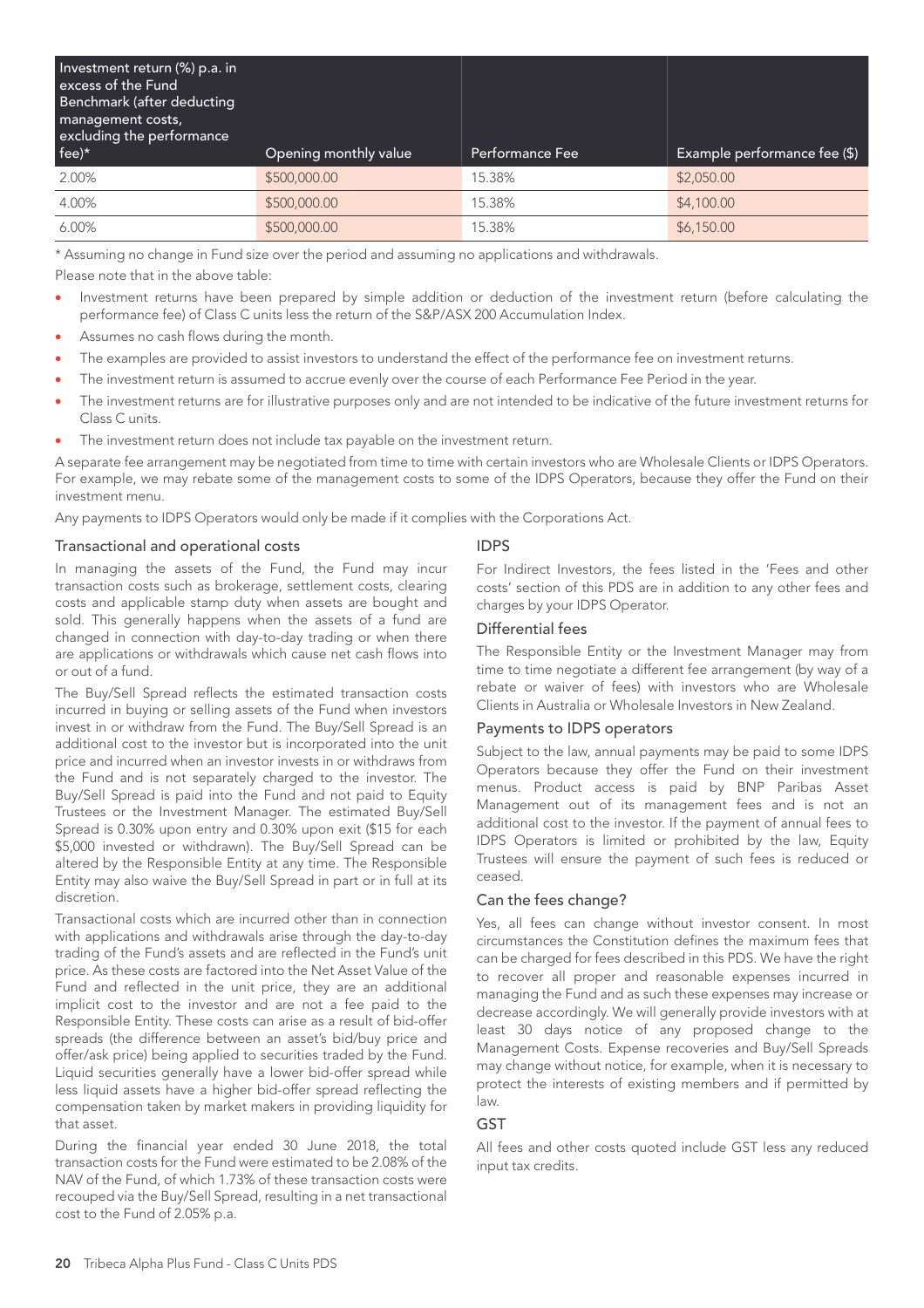## Managed investment products - Example of annual fees and costs for the Fund

This table gives an example of how the fees and costs for the Fund can affect your investment over a 1 year period. You should use this table to compare this product against other managed investment products.

| Example - Tribeca Alpha Plus Fund - Class C Units                   |              |                                                                                                                                                                                                                                      |  |  |
|---------------------------------------------------------------------|--------------|--------------------------------------------------------------------------------------------------------------------------------------------------------------------------------------------------------------------------------------|--|--|
| BALANCE OF \$500,000 WITH A CONTRIBUTION OF \$5,000 DURING THE YEAR |              |                                                                                                                                                                                                                                      |  |  |
| <b>Contribution Fees</b>                                            | <b>Nil</b>   | For every \$5,000 you put in, you will be charged \$0                                                                                                                                                                                |  |  |
| Plus<br>Management<br>Costs comprising<br>of:                       | $0.92\%$ p.a | And, for every \$500,000 you have in the Fund you will be charged \$4,600 each year                                                                                                                                                  |  |  |
| Management fees                                                     | 0.92%        | \$0                                                                                                                                                                                                                                  |  |  |
| Performance fee                                                     | $0\%$        | \$0                                                                                                                                                                                                                                  |  |  |
| Equals<br>Cost of Fund                                              |              | If you had an investment of \$500,000 at the beginning of the year and you put in an<br>additional \$5,000 during that year, you would be charged fees of:<br>$$4.600**$<br>What it costs you will depend on the fees you negotiate. |  |  |

This example assumes the \$5,000 contribution occurs at the end of the year, therefore management costs are calculated using the \$500,000 balance only. Indirect costs are not a fee earned by or paid to the Responsible Entity or the Investment Manager.

\*\* Additional fees may apply. Please note that this example does not capture all the fees and costs that may apply to you such as the Buy/Sell Spread. If you have consulted a financial adviser, you may pay additional fees. You should refer to the Statement of Advice or Financial Services Guide provided by your financial adviser in which details of the fees are set out.

ASIC provides a fee calculator on www.moneysmart.gov.au, which you may use to calculate the effects of fees and costs on your investment in the Fund.

The performance fees stated in this table shows the actual performance fees for the financial year ended 30 June 2018 as a percentage of the Fund's average NAV. The performance of the Fund, and the performance fees, may be higher or lower or not payable in the future. As a result, the management costs may differ from the figure shown in the table. It is not a forecast of the performance of the Fund or the amount of the performance fees in the future. See also under the heading "Performance fees" our estimated typical ongoing performance fee payable per annum. The actual performance fees for the current financial year and for future financial years may differ. For more information on the performance history of the Fund, visit Equity Trustees' website at www.eqt.com.au/insto. Past performance is not a reliable indicator of future performance.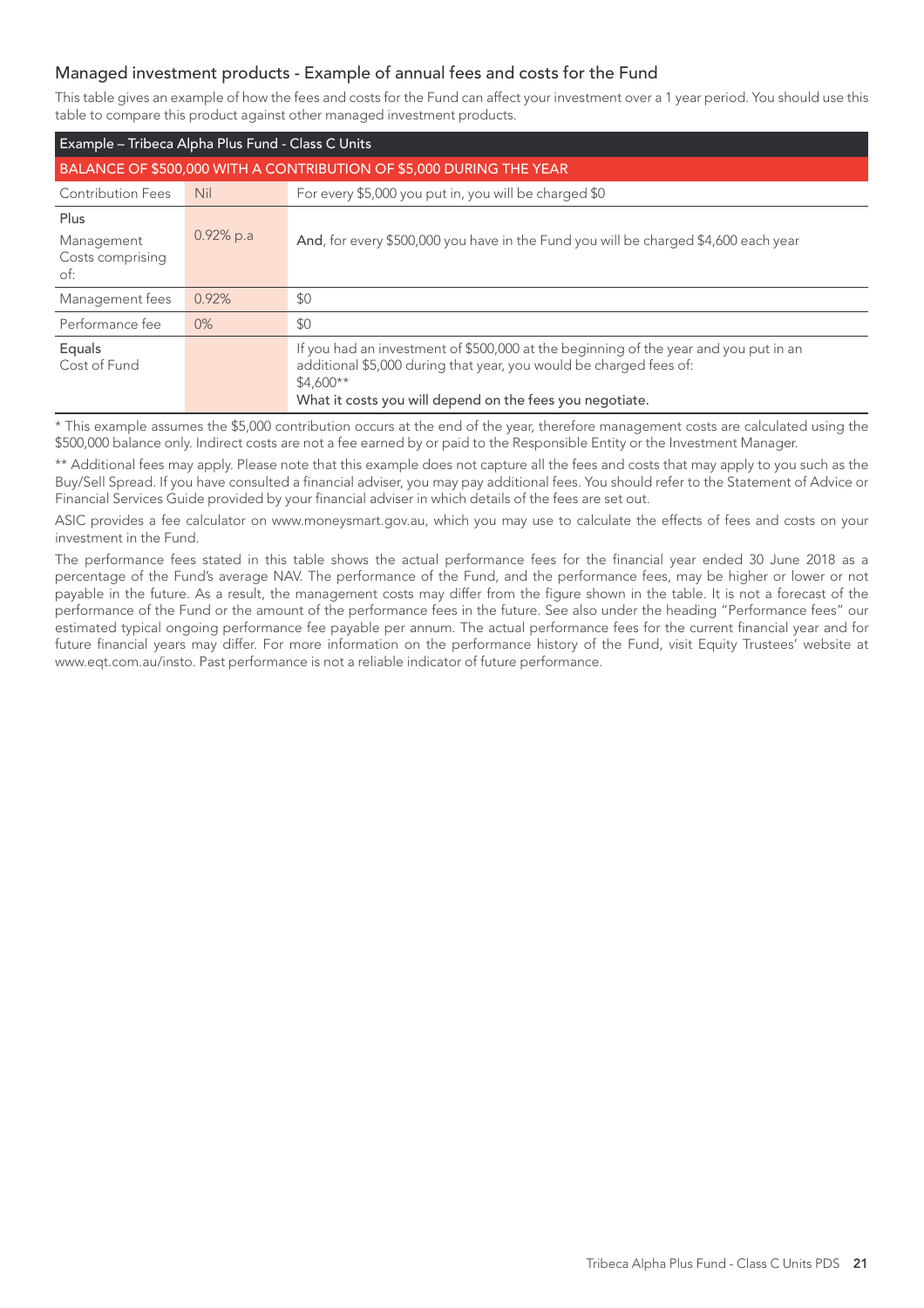## 10. Taxation

The following information summarises some of the Australian taxation issues you may wish to consider before making an investment in the Fund, and assumes that an investor holds their units in the Fund on capital account and is not considered to be carrying on a business of investing, trading in investments or investing for the purpose of profit making by sale. The information should be used as a guide only and does not constitute professional tax advice as individual circumstances may differ.

## Australian Taxation Treatment of the Fund

#### General

The Fund is an Australian resident trust estate for Australian tax purposes. Therefore, the Fund is required to determine its net income (taxable income) for the year of income. On the basis that investors are presently entitled to all of the Fund's distributable income (which is the Responsible Entity's intention), and the Fund is not a public trading trust, the Fund should be taxed as a flow-through trust for tax purposes. This means that investors should be taxed on their share of the Fund's net taxable income, and the Fund should not be subject to Australian income tax.

In the case where the Fund makes a loss for Australian tax purposes, the Fund cannot distribute the tax loss to investors. However, the tax loss may be carried forward by the Fund for offset against taxable income of the Fund in subsequent years, subject to the operation of the trust loss rules.

#### Deemed Capital Gains Tax ("CGT") election

Eligible MITs may make an irrevocable election to apply a deemed capital account treatment for gains and losses on disposal of certain eligible investments (including equities and units in other trusts, but excluding derivatives and foreign exchange contracts).

The Fund has made the election for deemed capital account treatment. As such, subject to the Fund continuing to meet the eligibility requirements to be a MIT, gains and losses on eligible investments will be treated on capital account. Hence, where the Fund realised a capital gain on the disposal of an asset, the Fund may be entitled to take into account the discount capital gain concession in determining the amount of the capital gain that is included in the Fund's net income.

#### Taxation of Financial Arrangements ("TOFA")

The TOFA rules may apply to certain "financial arrangements" held by the Fund. Broadly, the TOFA regime seeks to recognise "sufficiently certain" returns from financial arrangements on an accruals basis for tax purposes rather than on a realisation basis. Where returns from financial arrangements (including derivatives) are not "sufficiently certain" they will continue to be recognised on a realisation basis, unless specific TOFA tax timing elections are made.

The Administrator and the Investment Manager of the Fund will assist the Responsible Entity in complying with the TOFA rules.

#### Taxation Reform

The tax information included in this PDS is based on the taxation legislation and administrative practice as at the issue date of this PDS, together with proposed changes to the taxation legislation as announced by the Government.

However, the Australian tax system is in a continuing state of reform, and based on the Government's reform agenda, reform is likely to escalate rather than diminish. Any reform of a tax system creates uncertainty as to the full extent of announced reforms, or uncertainty as to the meaning of new law that is enacted pending interpretation through the judicial process.

Current reforms in progress include the new tax system for MITs ("Attribution MITs"), a TOFA deregulation review, and measures in the 2015/16 Federal Budget which may impact on the tax position of a Fund and its investors. Accordingly, it will be necessary to closely monitor the progress of these reforms, and investors should seek their own professional advice, specific to their own circumstances, of the taxation implications of investing in a Fund.

#### Tax File Number ("TFN") and Australian Business Number ("ABN")

It is not compulsory for an investor to quote their TFN or ABN. If an investor is making this investment in the course of a business or enterprise, the investor may quote an ABN instead of a TFN. Failure by an investor to quote an ABN or TFN or claim an exemption may cause the Responsible Entity to withhold tax at the top marginal rate, plus the Medicare Levy, on gross payments including distributions of income to the investor. The investor may be able to claim a credit in their tax return for any TFN or ABN tax withheld. Collection of TFNs is permitted under taxation and privacy legislation.

By quoting their TFN or ABN, the investor authorises the Responsible Entity to apply it in respect of all the investor's investments with Equity Trustees. If the investor does not want to quote their TFN or ABN for some investments, Equity Trustees should be advised.

### Australian Taxation of Australian Resident Investors

#### Distributions

Each Australian resident investor will be subject to taxation on their proportionate share of the net taxable income of the Fund in proportion to their share of the distributable income of the Fund. Such income will retain its character as it flows through the Fund and may include amounts of Australian franked and unfranked dividends, interest and other income and capital gains. Generally, an Australian resident investor's entitlement (share) of the net income of a Fund for a year of income, including amounts that are received in a subsequent year of income or which are reinvested, forms part of their assessable income for that year.

The tax consequences for investors of receiving distributions from the Fund depend on the components of the distributable income to which investors have become entitled.

Investors who become entitled to a distribution from the Fund in respect of a financial year will receive an annual tax statement detailing all relevant taxation information concerning distributions, including entitlement to franking credits and returns of capital.

If an investor's share of the net income of the Fund includes an amount that consists of discount capital gains derived by the Fund, the investor needs to first 'gross up' the discount capital gain (in essence to take account of the reduction in the capital gain that the Fund obtained). However, individual, trust and complying superannuation fund investors may then be entitled, in determining the net capital gain that is to be included in their assessable income, to the discount capital gains concessions. Further, investors may be able to offset other capital losses they may have against their share of the capital gains included in the net income of the Fund (after grossing up any discount capital gains).

Under current practice, distributions of non-assessable amounts are generally not subject to tax in the hands of investors holding their units on capital account. Broadly, the receipt of certain non-assessable amounts will generally reduce the cost base of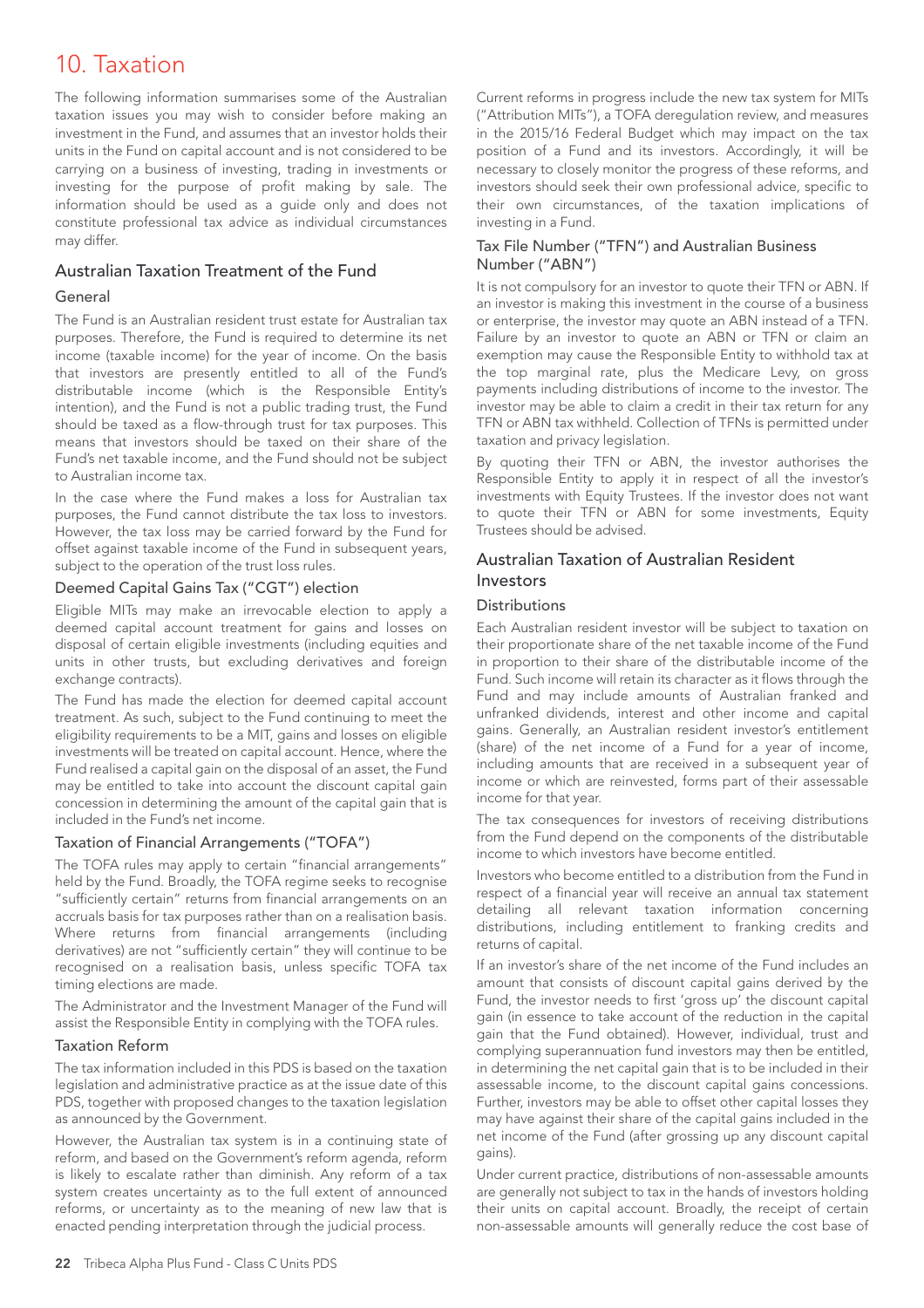the Australian resident investor's units in the Fund for CGT purposes. This results in either an increased capital gain, or a reduced capital loss, upon the subsequent disposal of the investor's units in the Fund. However, in certain circumstances, such amounts may be assessable to an investor rather than giving rise to a CGT cost base adjustment. Investors should have regard to the ATO's views expressed in Income Tax Ruling IT 2512, ATOID 2011/58 and ATO Guidance on the proposed new taxation system for MITs, and seek professional advice if necessary.

To the extent that the distributed non-assessable amounts consist of the discount capital gain concession, no adjustment to the cost base or reduced cost base of the underlying investment in that Fund should be required. However, investors that are companies and complying superannuation funds may not receive all or part of the benefit of the discount capital gains concessions. This is because companies are not entitled to the discount concessions and the discount concession rate applying to complying superannuation funds is lower than that which applies to trusts and individuals.

An investor may receive their share of the net income of the Fund through distributions made during the year or where they have made a large withdrawal from the Fund, in which case their withdrawal proceeds may include a component of distributable income. In addition, because Australian investors can move into and out of the Fund at different points in time, there is the risk that taxation liabilities in respect of gains that have benefited past investors may have to be met by subsequent investors.

#### Franking Credits and Franked Dividends

Income distributions from the Fund may include an entitlement to franked dividends. Generally, investors should include the franked dividends and the franking credits (imputation credits) they receive in their assessable income.

Certain additional requirements, including the 45 day holding period rule may need to be satisfied in order to obtain franking credits in relation to dividends. The investor's particular circumstances (and that of the Fund) will be relevant to determine whether the investor is entitled to any franking credits in respect of the investor's share of the franked dividends. Any excess franking credits may be refundable to some investors, such as individuals and complying superannuation funds.

#### Disposal of Units by Australian Resident Investors

If an Australian resident investor transfers or redeems their units in the Fund, this will constitute a disposal for tax purposes.

Where an investor holds their units in the Fund on capital account, a capital gain or loss on the disposal may arise and each investor should calculate their capital gain or loss according to their own particular facts and circumstances. As noted above, proceeds on disposal may include a component of distributable income. In calculating the taxable amount of a capital gain, a discount of 50% for individuals and trusts or 33 1/3% for complying Australian superannuation funds may be allowed where the units in the Fund have been held for more than 12 months. No CGT discount is available to corporate investors.

Any capital losses arising from the disposal of the investment may be used to offset other capital gains the investor may have derived. Net capital losses may be carried forward for offset against capital gains of subsequent years but may not be offset against ordinary income.

The discount capital gains concession may be denied in certain circumstances where an investor (together with associates) holds 10% or more of the issued units of the Fund, the Fund has less than 300 beneficiaries and other requirements are met. Investors who together with associates are likely to hold more than 10% of the units in the Fund should seek advice on this issue.

#### Australian Taxation of Non-Resident Investors

#### Tax on Income

Australian withholding tax may be withheld from distributions of Australian source income and gains paid to a non-resident investor. The various components of the net income of the Fund which will be regarded as having an Australian source may include dividends paid by Australian companies, Australian sourced interest and Australian sourced gains.

We recommend that non-resident investors seek independent tax advice before investing, taking into account their particular circumstances and the provisions of any relevant Double Taxation Agreement/ Exchange of Information Agreement ("EOI") between Australia and their country of residence.

#### Disposal of Units by Non-Resident Investors

Based on the Fund's investment profile, generally non-resident investors holding their units on capital account should not be subject to Australian capital gains tax on the disposal of units in the Fund unless the units were capital assets held by the investor in carrying on a business through a permanent establishment in Australia. Australian tax may apply in certain circumstances if the non-resident holds their units on revenue account. We recommend that non-resident investors seek independent tax advice in relation to the tax consequences of the disposal of their units.

#### Attribution Managed Investment Trusts ("AMIT")

The Constitution provides, where separate classes of units are on issue in respect of the Fund, for income allocation to take into account any impact of the currency overlay that may be in place for the respective classes. The quantum of the distribution is sought to be determined on a standalone basis. Prior to the AMIT multi-class election being made (as described below), the Fund is treated as a single taxpayer. As any separate classes of units would not currently be treated as separate taxpayers, it is possible under the current taxation regime that the tax character of distributions made to a particular class may be impacted by transactions associated with another class. The Constitution provides a mechanism to seek to minimise this outcome. Insofar as possible, where separate classes of units are on issue, the Constitution seeks to quarantine the income associated with a particular class to that class.

In May 2016, the Australian Federal Government enacted legislation establishing a new tax system for Attribution Managed Investment Trusts (AMITs). Trusts that meet the eligibility criteria to be an AMIT may elect into the AMIT rules. Equity Trustees is intending that an election into AMIT be made in respect of the Fund and thereafter the following will apply:

Fair and reasonable attribution: Each year, the Fund's determined trust components of assessable income, exempt income, non-assessable non-exempt income and tax offsets (i.e. credits) will be allocated to investors on a "fair and reasonable" attribution basis, rather than being allocated proportionally based on each investor's present entitlement to the income of the Fund.

Unders or overs adjustments: Where the Fund's determined trust components for a year are revised in a subsequent year (e.g. due to actual amounts differing to the estimates of income, gains / losses or expenses), then unders and overs may arise. Unders and overs will generally be carried forward and adjusted in the year of discovery.

Cost base adjustments: Where the distribution made is less than (or more than) certain components attributed to investors, then the cost base of an investor's units may be increased (or decreased). Details of cost base adjustment will be included on an investor's annual tax statement, referred to as an AMIT Member Annual Statement (AMMA).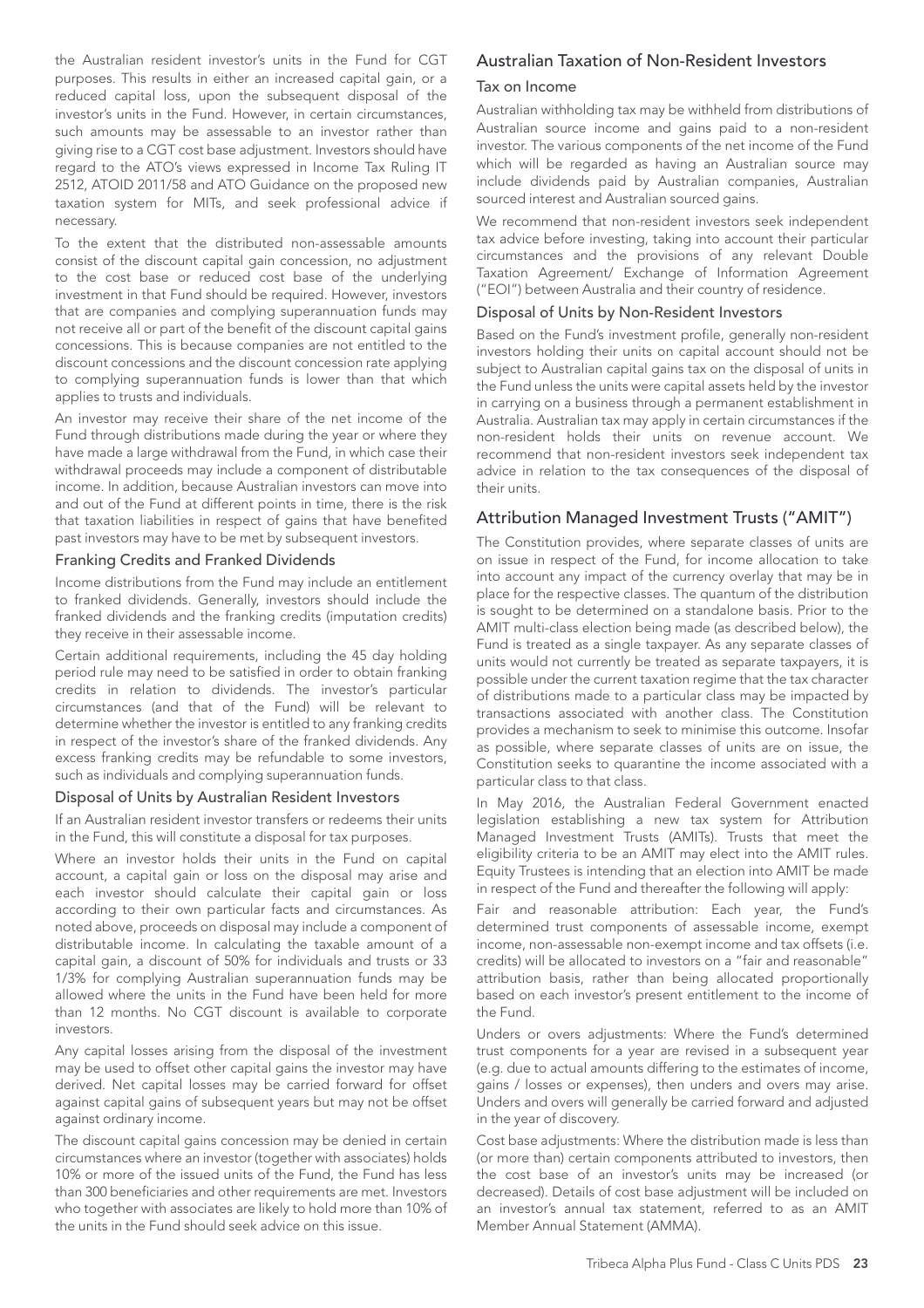Large redemptions: In certain circumstances, gains may be attributed to a specific investor, for example, gains on disposal of assets to fund a large redemption being attributed to the redeeming investor.

Multi-class AMITs: A choice is available to elect to treat separate classes of units as separate AMITs. Equity Trustees is intending that the AMIT multi-class election be made in respect of the Fund.

Penalties: In certain circumstances (e.g. failure to comply with certain AMIT rules), specific penalties may be imposed.

The new rules are intended to reduce complexity, increase certainty and reduce compliance costs for managed investment trusts and their investors.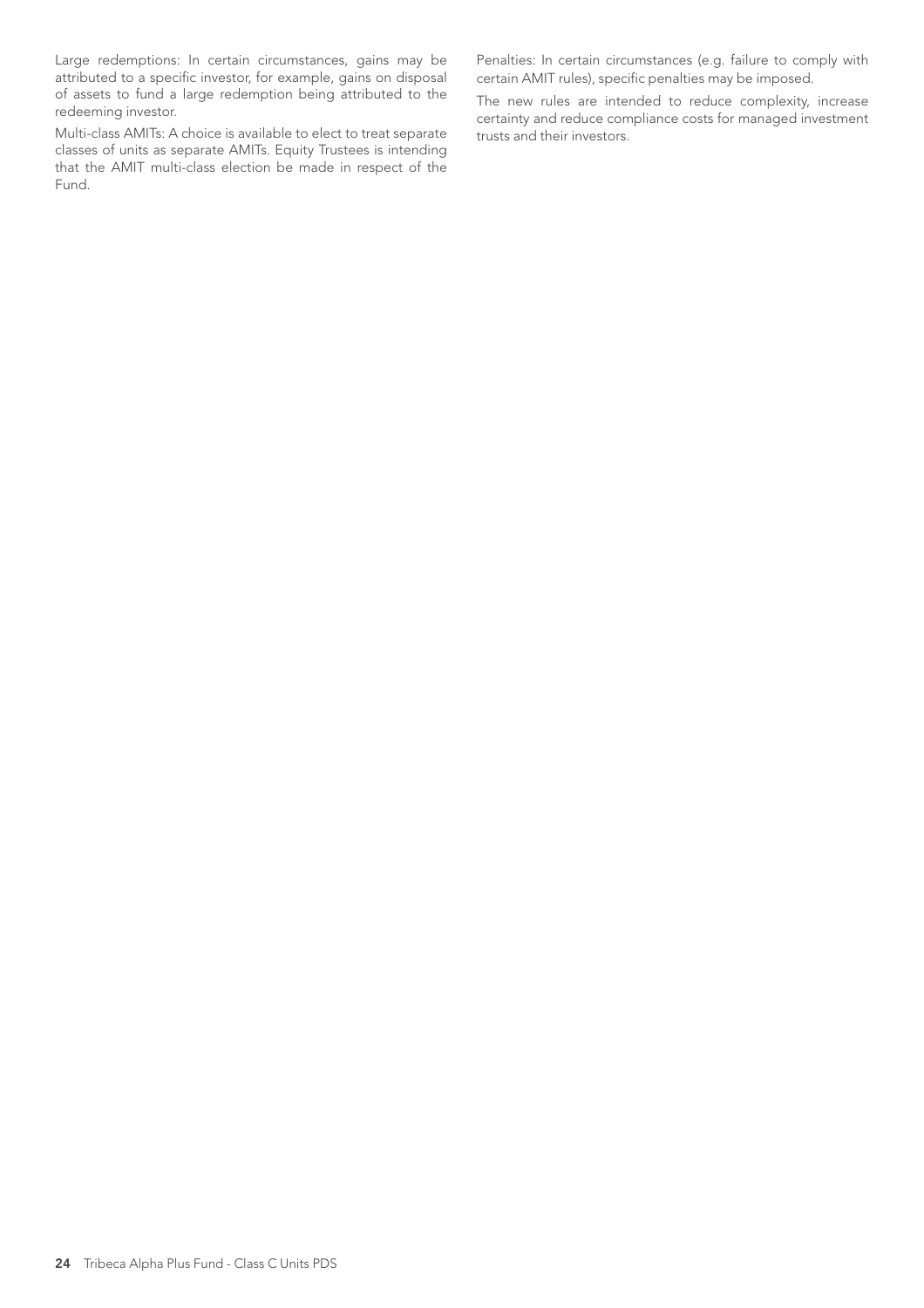## 11. Other Important Information

### Consents

Tribeca has given and, at the date of this PDS, has not withdrawn, its written consent:

- to be named in this PDS as the Investment Manager of the Fund; and
- to the inclusion of the statements made about it, the Fund of which it is described as Investment Manager and the tables and statistical information, which are specifically attributed to it, in sections 1, 2, 3, 4, 5, 6 and 8.

Tribeca has not otherwise been involved in the preparation of this PDS and has not caused or otherwise authorised the issue of this PDS. Tribeca and its employees and officers do not accept any responsibility arising in any way for errors or omissions from this PDS, other than in relation to the statements for which it has provided its consent.

## The Administrator

J.P.Morgan Chase Bank, N.A has given and, at the date of this PDS, has not withdrawn its written consent to be named in this PDS as the custodian and administrator of the Fund. J.P.Morgan has not been involved in the preparation of this PDS and has not caused or otherwise authorised the issue of this PDS. J.P.Morgan has not independently verified the information contained in this PDS and, accordingly, accepts no responsibility for the accuracy or completeness of the information. J.P.Morgan does not guarantee the success or the performance of the Fund nor the repayment of capital or any particular rate of capital or income return.

## Non-listing of units

The units of the Fund are not listed on any stock exchange and no application will be made to list the units of the Fund on any stock exchange.

## Termination of the Fund

The Responsible Entity may resolve at any time to terminate and liquidate the Fund (if it provides investors with notice) in accordance with the Constitution and the Corporations Act. Upon termination and after conversion of the assets of the Fund into cash and payment of, or provision for, all costs (including anticipated costs) of winding up the Fund, expenses and liabilities (actual and anticipated), the net proceeds will be distributed pro-rata among all investors according to the sum of the Withdrawal Price for the units they hold in the Fund against the aggregate Withdrawal Price for all the units on issue in the Fund.

## Our legal relationship with you

Equity Trustees' responsibilities and obligations, as the Responsible Entity of the Fund, are governed by the Constitution of the Fund, as well as the Corporations Act and general trust law. The Constitution of the Fund contains a number of provisions relating to the rights, terms, conditions and obligations imposed on both Equity Trustees, as the Responsible Entity of the Fund, and investors.

Equity Trustees may amend the Constitution if it considers that the amendment will not adversely affect investors' rights. Otherwise the Constitution may be amended by way of a special resolution of investors.

To the extent that any contract or obligation arises in connection with the acceptance by Equity Trustees of an application or reliance on this PDS by an investor, any amendment to the Constitution may vary or cancel that contract or obligation. Further, that contract or obligation may be varied or cancelled

by a deed executed by Equity Trustees with the approval of a special resolution of investors, or without that approval if Equity Trustees considers the variation or cancellation will not materially and adversely affect investor's rights.

A copy of the Constitution of the Fund is available, free of charge, on request from Equity Trustees.

## Compliance plan

Equity Trustees has prepared and lodged a compliance plan for the Fund with ASIC. The compliance plan describes the procedures used by Equity Trustees to comply with the Corporations Act and the Constitution of the Fund. Each year the compliance plan for the Fund is audited and the audit report is lodged with ASIC.

## Unit pricing discretions policy

Equity Trustees has developed a formal written policy in relation to the guidelines and relevant factors taken into account when exercising any discretion in calculating unit prices (including determining the value of assets and liabilities). A copy of the policy and, where applicable and to the extent required, any other relevant documents in relation to the policy (such as records of any discretions which are outside the scope of, or inconsistent with, the unit pricing policy) will be made available to investors free of charge on request.

### Classes

Units may be offered in the Fund in one or more classes as determined by Equity Trustees from time to time. Class C units will be issued to investors via this PDS. The Responsible Entity has the discretion to issue further classes of units. The Responsible Entity must treat members who hold interests of the same class equally, and members who hold interests of different classes fairly.

Certain investors, who are Wholesale Clients, may negotiate a separate fee arrangement in respect of the performance fee that may be payable to the Investment Manager. Refer to the 'Additional explanation of fees and expenses' section for further information on the performance fee.

## Indemnity

Equity Trustees, as the responsible entity of the Fund, is indemnified out of the Fund against all liabilities incurred by it in performing or exercising any of its powers in the proper performance of its duties in relation to the Fund. To the extent permitted by the Corporations Act, this indemnity includes any liability incurred as a result of any act or omission of a delegate or agent appointed by the Responsible Entity. Subject to the law, Equity Trustees may retain or pay out from the assets of the Fund any sum necessary to affect such an indemnity.

## Anti-Money Laundering and Counter Terrorism Financing ("AML/CTF")

Australia's AML/CTF laws require Equity Trustees to adopt and maintain an Anti-Money Laundering and Counter Terrorism Financing programme. A fundamental part of the AML/CTF programme is that Equity Trustees knows certain information about investors in the Fund.

To meet this legal requirement, we need to collect certain identification information and documentation ("KYC Documents") from new investors. Existing investors may also be asked to provide KYC Documents as part of a re-identification process to comply with the AML/CTF laws. Processing of applications will be delayed or refused if investors do not provide the KYC Documents when requested.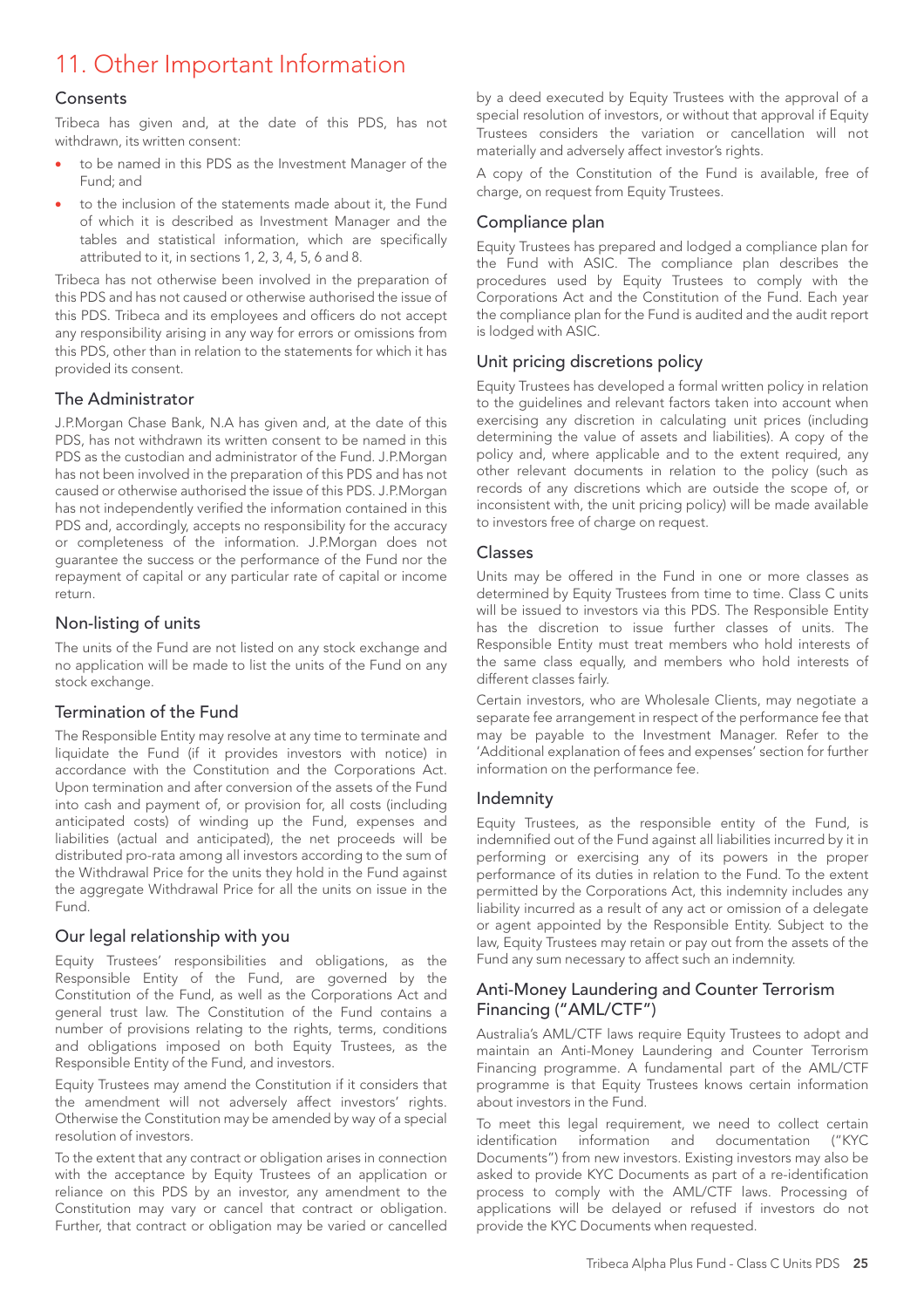Under the AML/CTF laws, Equity Trustees may be required to submit reports to AUSTRAC. This may include the disclosure of your personal information. Equity Trustees may not be able to tell you when this occurs.

Neither Equity Trustees nor Tribeca is liable for any loss you may suffer because of compliance with the AML/CTF laws.

#### The Constitution

The Fund is governed by the Constitution. The Constitution sets out how the Fund must operate and, together with the PDS, the Corporations Act and other laws, regulates the Responsible Entity's legal relationship with investors. If you invest in the Fund, you agree to be bound by the terms of the PDS and the Constitution. You can request a copy of the Constitution, free of charge. Please consider these documents before investing in the Fund.

We may amend the Constitution from time to time in accordance with the provisions in the Constitution and the Corporations Act.

## Your privacy

The Australian Privacy Principles contained in the Privacy Act 1988 (Cth) ("Privacy Act") regulate the way in which we collect, use, disclose, and otherwise handle your personal information. Equity Trustees is committed to respecting and protecting the privacy of your personal information, and our Privacy Policy details how we do this.

It is important to be aware that, in order to provide our products and services to you, Equity Trustees may need to collect personal information about you and any other individuals associated with the product or service offering. In addition to practical reasons, this is necessary to ensure compliance with our legal and regulatory obligations (including under the Corporations Act, the AML/CTF Act and taxation legislation). If you do not provide the information requested, we may not be able to process your application, administer, manage, invest, pay or transfer your investment(s).

You must therefore ensure that any personal information you provide to Equity Trustees is true and correct in every detail. If any of this personal information (including your contact details) changes, you must promptly advise us of the changes in writing. While we will generally collect your personal information from you, your broker or adviser or the Investment Manager and Administrator directly, we may also obtain or confirm information about you from publicly available sources in order to meet regulatory obligations.

In terms of how we deal with your personal information, Equity Trustees will use it for the purpose of providing you with our products and services and complying with our regulatory obligations. Equity Trustees may also disclose it to other members of our corporate group, or to third parties who we work with or engage for these same purposes. Such third parties may be situated in Australia or offshore, however we take reasonable steps to ensure that they will comply with the Privacy Act when collecting, using or handling your personal information.

The types of third parties that we may disclose your information to include, but are not limited to:

- stockbrokers, financial advisers or adviser dealer groups, their service providers and/or any joint holder of an investment;
- those providing services for administering or managing the Fund, including the Investment Manager, Custodian and Administrator, auditors, or those that provide mailing or printing services;
- our other service providers;
- regulatory bodies such as ASIC, ATO, APRA and AUSTRAC; and
- other third parties who you have consented to us disclosing your information to, or to whom we are required or permitted by law to disclose information to.

Equity Trustees or the Investment Manager may from time to time provide you with direct marketing and/or educational material about products and services they believe may be of interest to you. You have the right to "opt out" of such communications by contacting us using the contact details below.

In addition to the above information, Equity Trustees' Privacy Policy contains further information about how we handle your personal information, and how you can access information held about you, seek a correction to that information, or make a privacy-related complaint.

Full details of Equity Trustees' Privacy Policy is available at www.eqt.com.au. You can also request a copy by contacting Equity Trustees' Privacy Officer on +61 3 8623 5000 or by email to privacy@eqt.com.au.

### Information on underlying investments

Information regarding the underlying investments of the Fund will be provided to an investor of the Fund on request, to the extent Equity Trustees is satisfied that such information is required to enable the investor to comply with its statutory reporting obligations. This information will be supplied within a reasonable timeframe having regard to these obligations.

## Foreign Account Tax Compliance Act ("FATCA")

In April 2014, the Australian Government signed an intergovernmental agreement ("IGA") with the United States of America ("U.S."), which requires all Australian financial institutions to comply with the FATCA Act enacted by the U.S. in 2010.

Under FATCA, Australian financial institutions are required to collect and review their information to identify U.S. residents and U.S controlling persons that invest in assets through non-U.S. entities. This information is reported to the Australian Taxation Office ("ATO"). The ATO may then pass that information onto the U.S. Internal Revenue Service.

In order to comply with the FATCA obligations, we may request certain information from you. Failure to comply with FATCA obligations may result in the Fund, to the extent relevant, being subject to a 30% withholding tax on payment of U.S. income or gross proceeds from the sale of certain U.S. investments. If the Fund suffers any amount of FATCA withholding and is unable to obtain a refund for the amounts withheld, we will not be required to compensate investors for any such withholding and the effect of the amounts withheld will be reflected in the returns of the Fund.

## Common Reporting Standard ("CRS")

The CRS is developed by the Organisation of Economic Co-operation and Development and requires certain financial institutions resident in a participating jurisdiction to document and identify reportable accounts and implement due diligence procedures. These financial institutions will also be required to report certain information on reportable accounts to their relevant local tax authorities.

Australia signed the CRS Multilateral Competent Authority Agreement and has enacted provisions within the domestic tax legislation to implement CRS in Australia. Australian financial institutions need to document and identify reportable accounts, implement due diligence procedures and report certain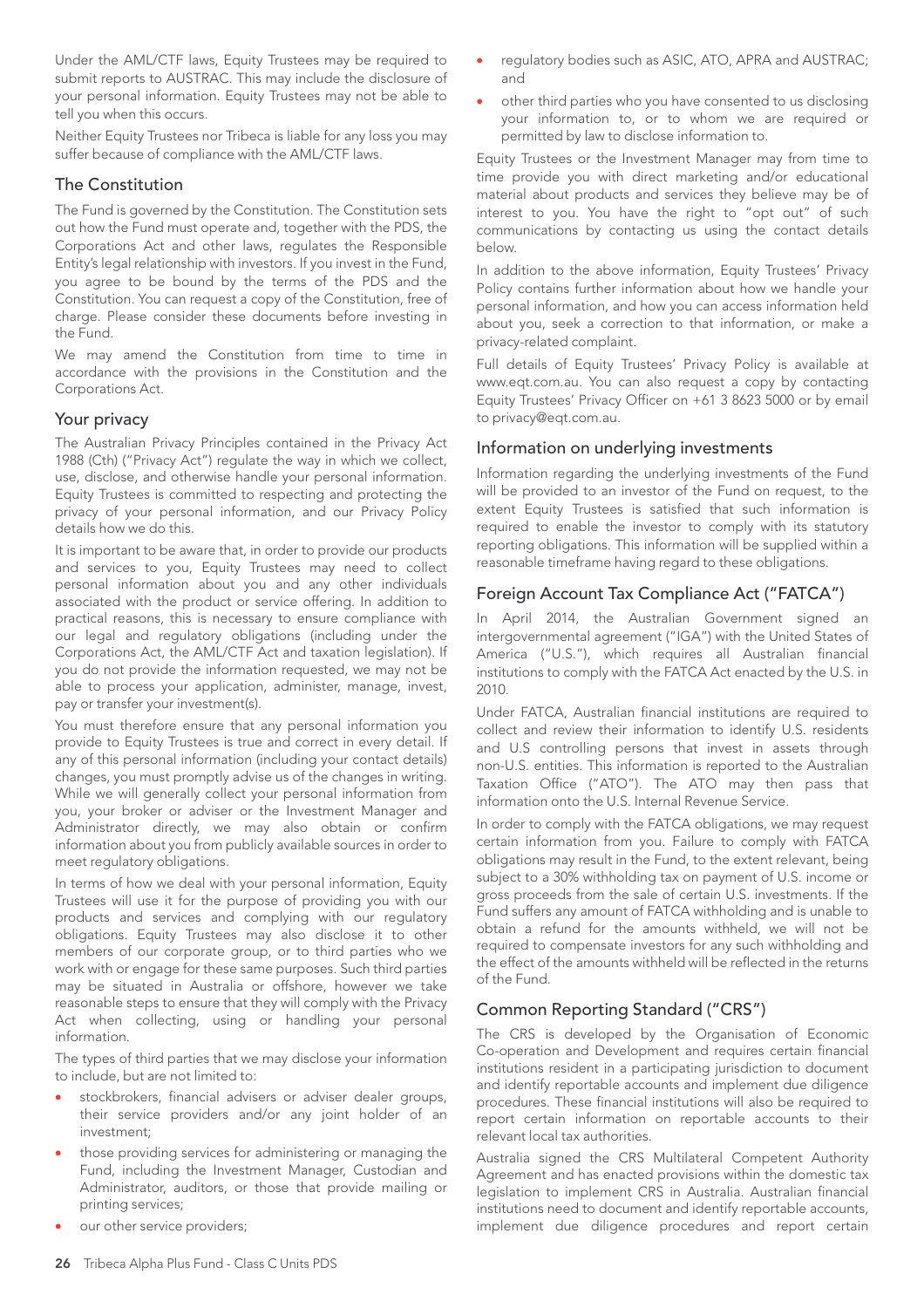information with respect to reportable accounts to the ATO. The ATO may then exchange this information with foreign tax authorities in the relevant signatory countries.

In order to comply with the CRS obligations, we may request certain information from you. Unlike FATCA, there is no withholding tax that is applicable under CRS.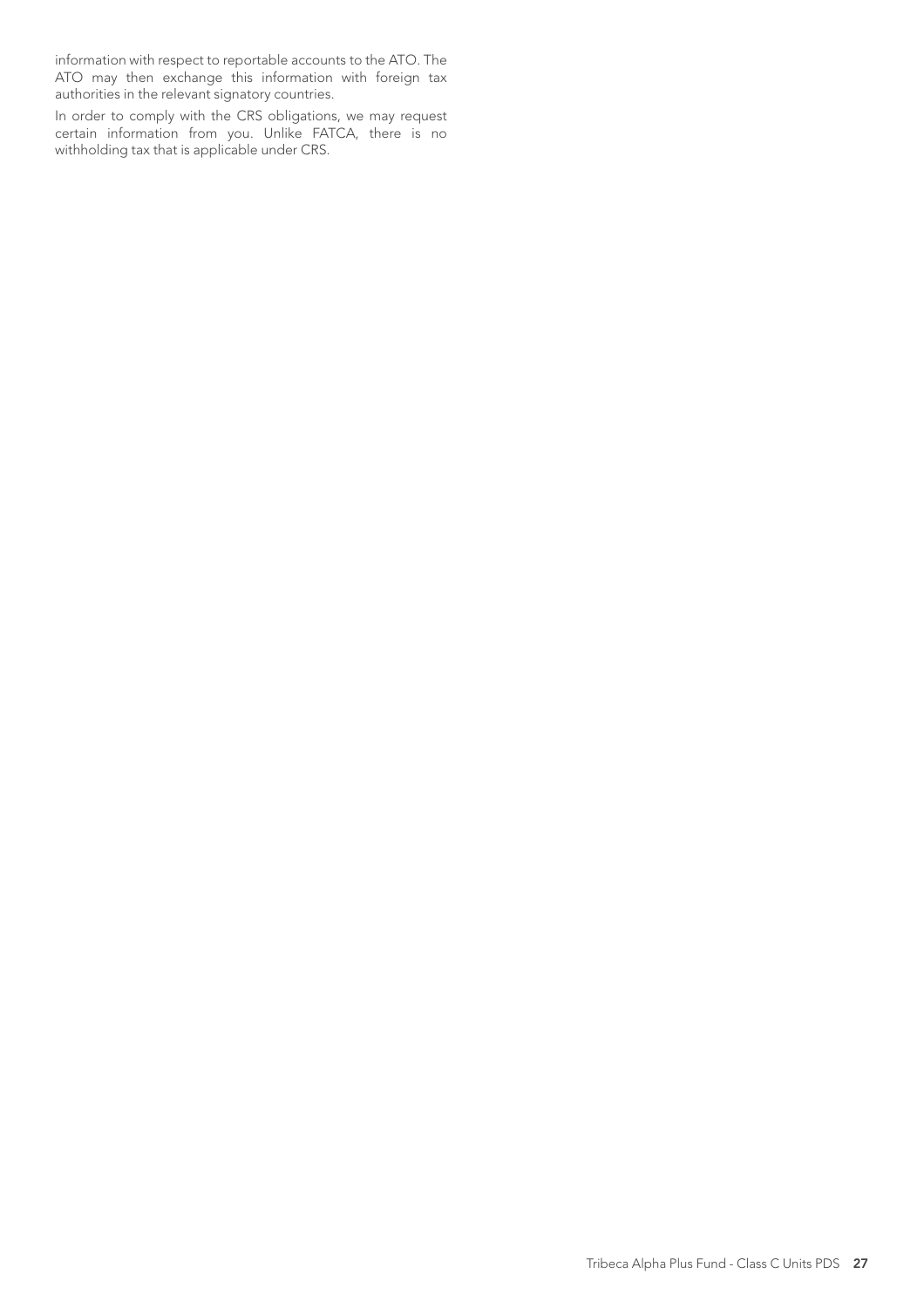## 12. Glossary of Important Terms

### AFSL

Australian Financial Services Licence

#### Application Form

The application form used by investors who wish to subscribe for units directly in the Fund and attached to this PDS

#### ASIC

Australian Securities and Investments Commission

#### Asset class

A category of financial assets. The major asset classes are shares, property, fixed interest securities and cash

#### ATO

Australian Taxation Office

#### AUSTRAC

Australian Transaction Reports and Analysis Centre

#### Bottom-up Research

A form of security analysis which begins with forecasting returns for individual companies, followed by analysing returns for industries and then analysing returns for the economy as a whole

### Business Day

A day other than a Saturday or Sunday on which banks are open for general banking business in Sydney

#### Buy/Sell spread

The difference between the application price and withdrawal price of units in a Fund, which reflects the estimated transaction costs associated with buying and selling the assets of the Fund, when investors invest in or withdraw from the Fund

#### Constitution

The Constitution of the Fund describes the rights, responsibilities and beneficial interests of both investors and the Responsible Entity in relation to the Fund

#### Corporations Act

The Corporations Act 2001 (Cth) and Corporations Regulations 2001 (Cth), as amended from time to time

#### **Derivative**

A financial contract that derives its value from an underlying security, liability or Index. Derivatives come in many varieties, including forwards, futures, options and swaps

#### Equity Trustees

Equity Trustees Limited (ABN 46 004 031 298) who possesses an AFSL No. 240975

#### Fund

Tribeca Alpha Plus Fund

#### Fund Benchmark

S&P/ASX 200 Accumulation Index

#### GST

Goods and services tax

#### Hedge

An investment made in order to reduce the risk of adverse price movements in an investment

#### Indirect Investor

A person who invests indirectly in units in a Fund through an IDPS

#### Investment Manager

Tribeca Investment Partners Pty Ltd (ABN 64 080 430 100)

The use of borrowings, various financial instruments and/or borrowed securities to increase the potential return of an investment. When leverage is used by an underlying fund, the exposure of the fund to investments exceeds the NAV of the fund.

#### Long Position

An investment position where the Fund has actual ownership of a security. This position will profit from an increase in the value of the security held and a loss will be suffered where the value of the security decreases. In these circumstances, securities are held 'long'.

#### Long/Short

An investment style that incorporates the use of both Long Positions and Short Positions.

#### Net Asset Value ('NAV')

The value of assets of the Fund, less the value of the liabilities of the Fund and, in respect of a Class of units, the value of the assets of the Fund referrable to that Class less the value of the assets of the Fund referrable to that Class

#### PDS

Product disclosure statement for the offer of interests in the Tribeca Alpha Plus Fund

### Performance Fee Period

For purposes of calculating the performance fee, a six month period generally ending on 30 June and 31 December

#### Responsible Entity

Equity Trustees Limited

## Retail Client

Persons or entities defined as retail clients under section 761G of the Corporations Act.

#### **RITC**

Reduced Input Tax Credit. Equity Trustees will apply for reduced input tax credits on behalf of the Fund, where applicable, to reduce the GST cost to the Fund

#### Short Position

An investment position where the Fund sells a security it does not own to try to profit from a decrease in the value of the security. If the value of the security increases a loss will be incurred. Short positions are created by borrowing securities from a securities lender and selling them on the share market with the intention of buying them back when they decrease in value. In these circumstances, securities are held 'short'.

#### Top-down Research

A form of security analysis which begins with forecasting broad trends for the economy as a whole, followed by assessing the impact of these trends on industries and then individual companies.

#### US Person

A person so classified under securities or tax law in the United States of America ("US") including, in broad terms, the following persons:

(a) any citizen of, or natural person resident in, the US, its territories or possessions; or